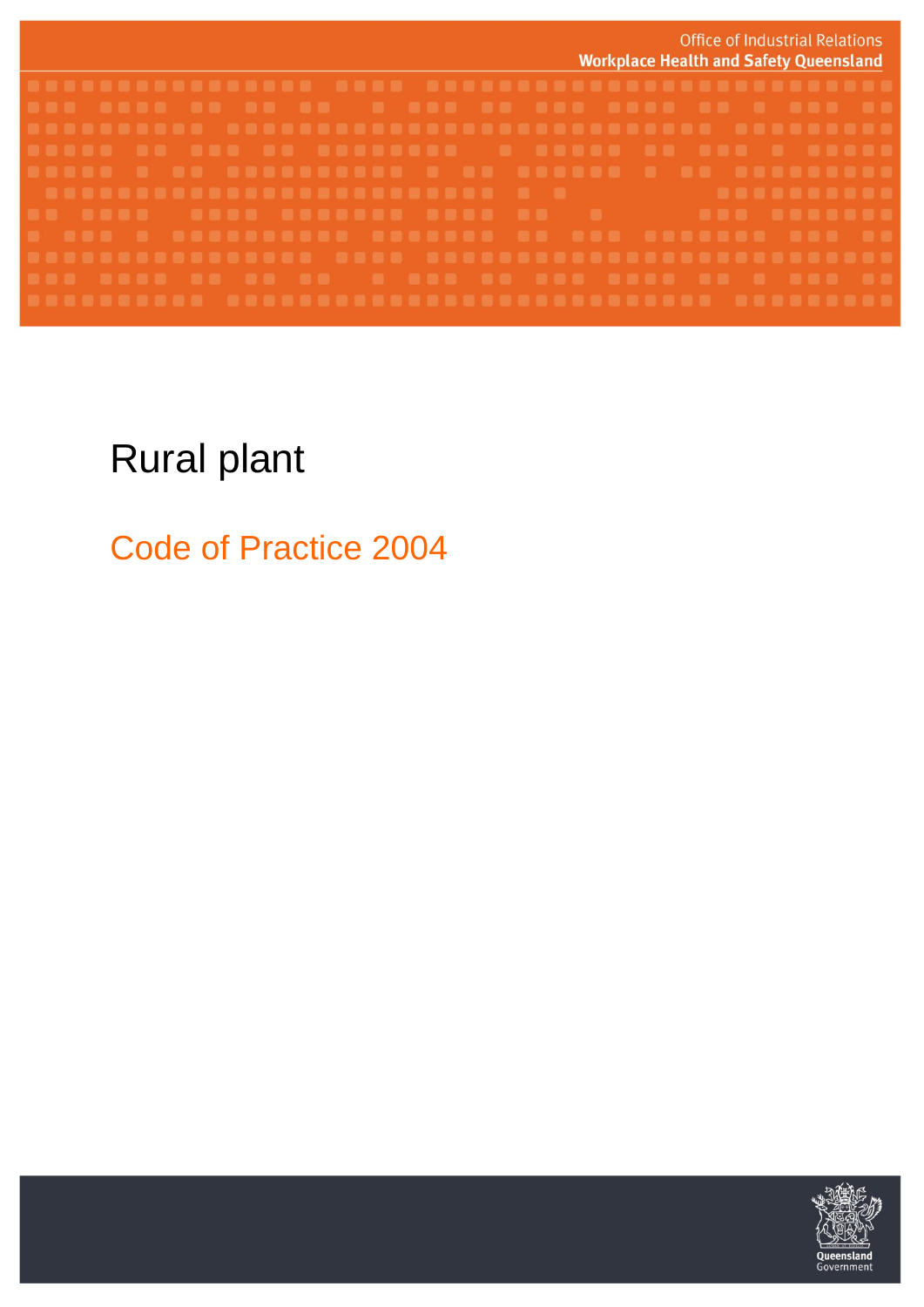This Queensland code of practice was preserved as a code of practice under section 284 of the *Work Health and Safety Act 2011*.

This code was varied by:

- the Minister for Education and Industrial Relations on 27 November 2011 and published in the Queensland Government Gazette on 2 December 2011; and
- the Minister for Education and Minister for Industrial Relations on 1 July 2018.

This preserved code commenced on 1 January 2012.

#### PN11184

*© The State of Queensland 2018*

Copyright protects this document. The State of Queensland has no objection to this material being reproduced, but asserts its right to be recognised as author of the original material and the right to have the material unaltered.

The material presented in this publication is distributed by the Queensland Government as an information source only. The State of Queensland makes no statements, representations, or warranties about the accuracy or completeness of the information contained in this publication, and the reader should not rely on it. The Queensland Government disclaims all responsibility and all liability (including, without limitation, liability in negligence) for all expenses, losses, damages and costs you might incur as a result of the information being inaccurate or incomplete in any way, and for any reason.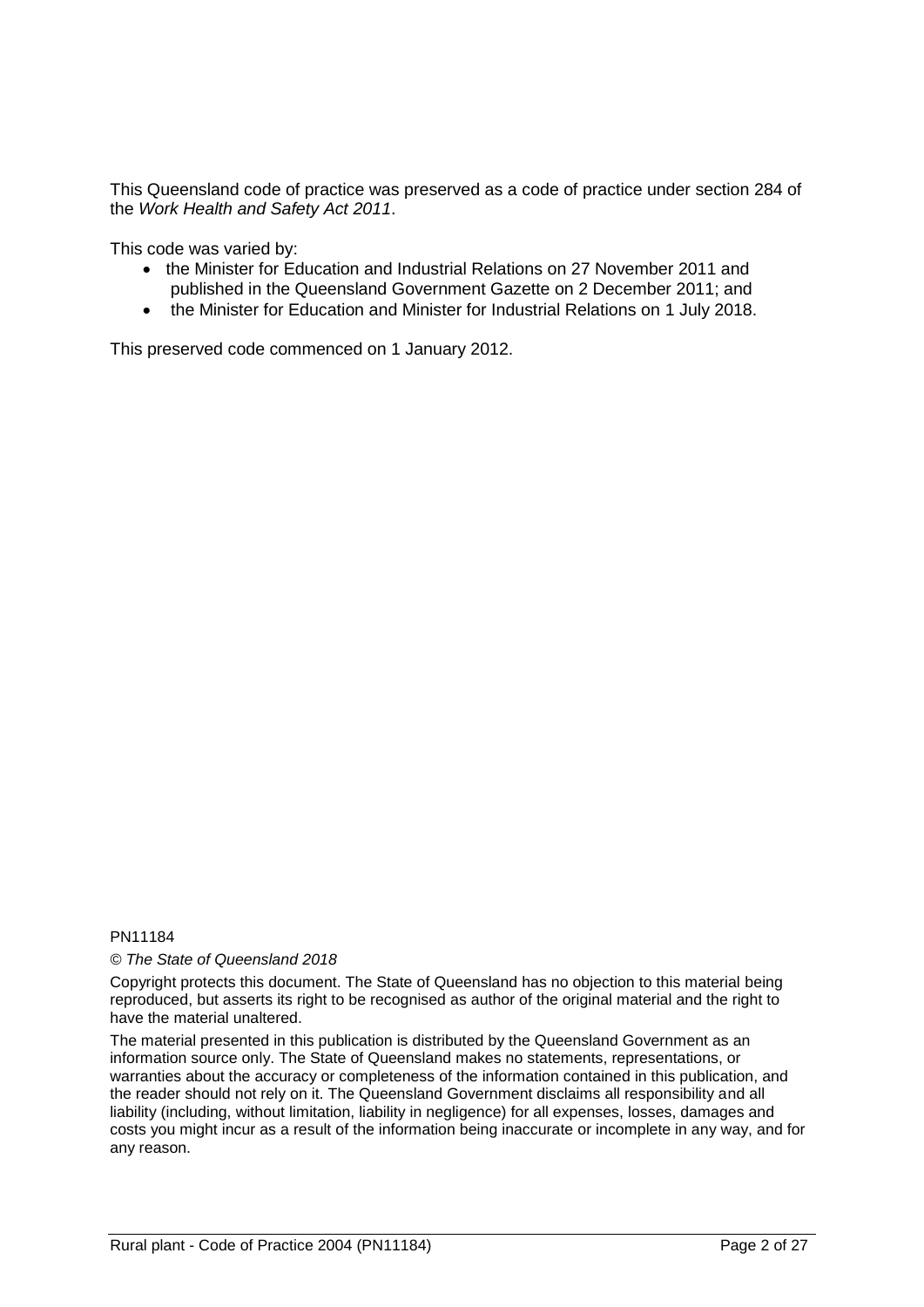# **Contents**

<span id="page-2-0"></span>

| 8.7 Managing risks from plant designed to lift or move persons, equipment or material 20 |  |
|------------------------------------------------------------------------------------------|--|
|                                                                                          |  |
|                                                                                          |  |
|                                                                                          |  |
|                                                                                          |  |
|                                                                                          |  |
|                                                                                          |  |
|                                                                                          |  |
|                                                                                          |  |
|                                                                                          |  |
|                                                                                          |  |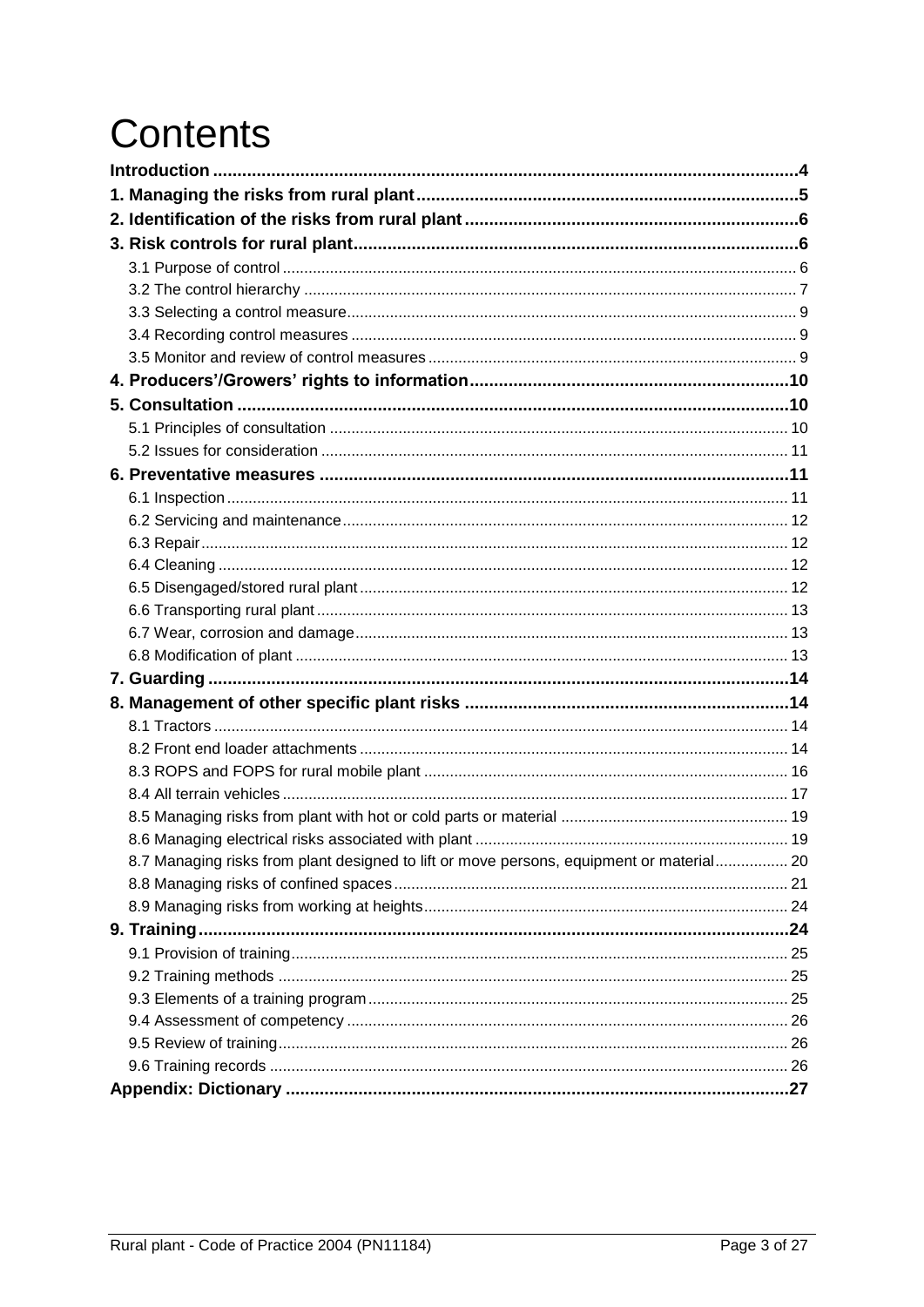## Introduction

The *Rural plant Code of Practice* is an approved code of practice under section 274 of the *Work Health and Safety Act 2011* (the WHS Act).

An approved code of practice is a practical guide to achieving the standards of health, safety and welfare required under the WHS Act and the *Work Health and Safety Regulation 2011* (the WHS Regulation).

From 1 July 2018 duty holders are required to comply either with an approved code of practice under the WHS Act or follow another method, such as a technical or an industry standard, if it provides an equivalent or higher standard of work health and safety to the standard required in the code.

A code of practice applies to anyone who has a duty of care in the circumstances described in the code. In most cases, following an approved code of practice would achieve compliance with the health and safety duties in the WHS Act, in relation to the subject matter of the code. Like regulations, codes of practice deal with particular issues and do not cover all hazards or risks which may arise. The health and safety duties require duty holders to consider all risks associated with work, not only those for which regulations and codes of practice exist.

Codes of practice are admissible in court proceedings under the WHS Act and WHS Regulation. Courts may regard a code of practice as evidence of what is known about a hazard, risk or control and may rely on the code in determining what is reasonably practicable in the circumstances to which the code relates.

An inspector may refer to an approved code of practice when issuing an improvement or prohibition notice. This may include issuing an improvement notice for failure to comply with a code of practice where equivalent or higher standards of work health and safety have not been demonstrated.

#### **How is the code organised**

In providing guidance, the word 'should' is used in this Code to indicate a recommended course of action, while 'may' is used to indicate an optional course of action.

This code also includes various references to provisions of the WHS Act and WHS Regulation which set out the legal requirements. These references are not exhaustive. The words 'must', 'requires' or 'mandatory' indicate that a legal requirement exists and must be complied with.

#### **Who has duties?**

A **person conducting a business or undertaking** (PCBU) has the primary duty under the WHS Act to ensure, as far as reasonably practicable, that workers and other persons are not exposed to health and safety risks arising from the business or undertaking.

**Officers**, such as company directors, have a duty to exercise due diligence to ensure that the business or undertaking complies with the WHS Act and WHS Regulation. This includes taking reasonable steps to ensure that the business or undertaking has and uses appropriate resources and processes to provide and maintain a safe work environment.

**Workers** have a duty to take reasonable care for their own health and safety and that they do not adversely affect the health and safety of other persons. Workers must comply with any reasonable instruction and cooperate with any reasonable policy or procedure relating to health and safety at the workplace.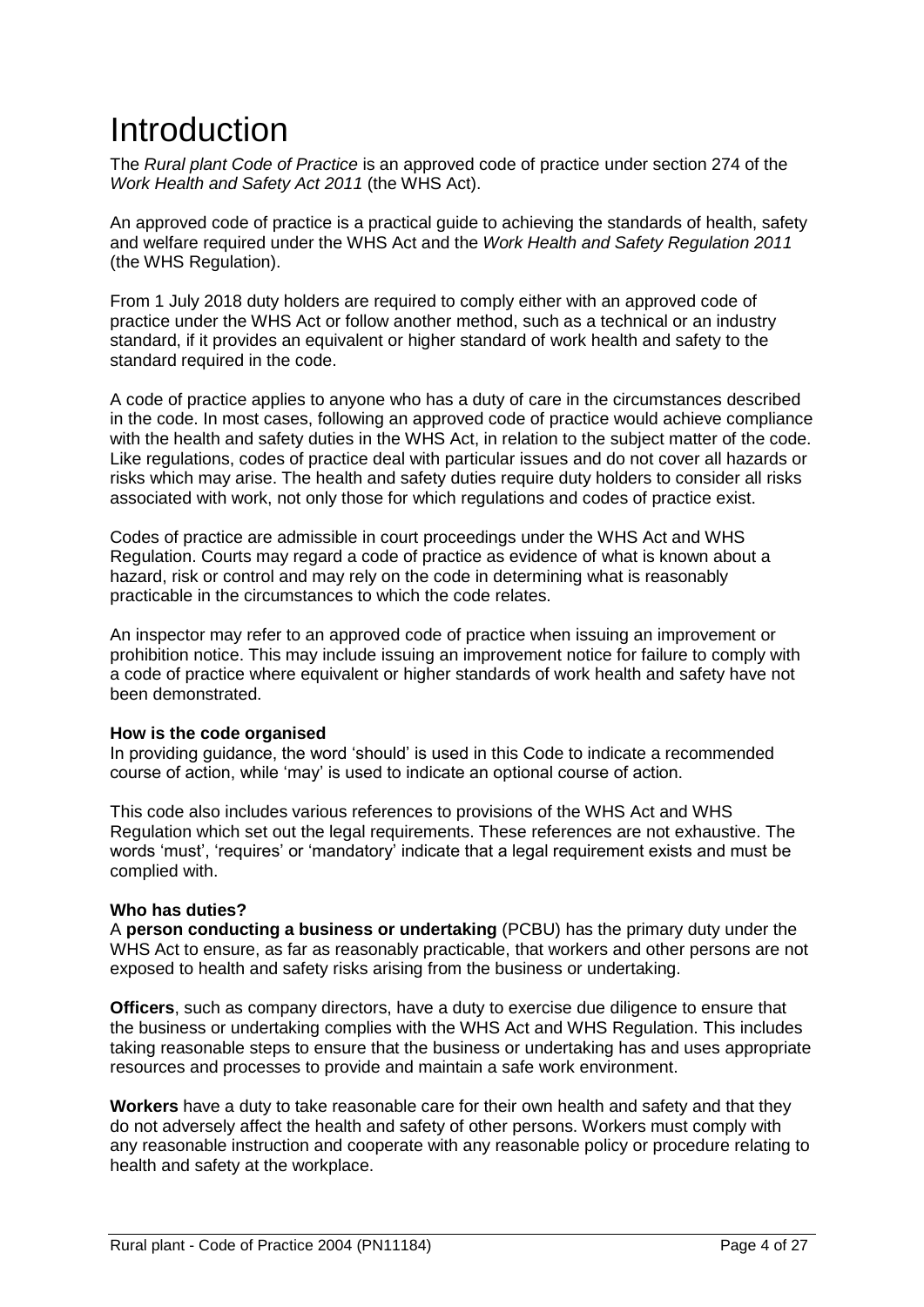#### **Consulting workers**

Consultation involves sharing of information, giving workers a reasonable opportunity to express views and taking those views into account before making decisions on health and safety matters.

The WHS Act requires that you consult, so far as is reasonably practicable, with workers who carry out work for you who are (or are likely to be) directly affected by a work health and safety matter.

If the workers are represented by a health and safety representative, the consultation must involve that representative.

You must consult your workers when proposing any changes to the work that may affect their health and safety.

**Consulting, cooperating and coordinating activities with other duty holders**  The WHS Act requires that you consult, cooperate and coordinate activities with all other persons who have a work health or safety duty in relation to the same matter, so far as is reasonably practicable.

Sometimes you may share responsibility for a health and safety matter with other business operators who are involved in the same activities or who share the same workplace. In these situations, you should exchange information to find out who is doing what and work together in a cooperative and coordinated way so that all risks are eliminated or minimised as far as reasonably practicable.

Further guidance on consultation is available in the *Work health and safety consultation, cooperation and co-ordination Code of Practice.*

## <span id="page-4-0"></span>1. Managing the risks from rural plant

Farm machinery has the potential to kill and maim. Unfortunately, these injuries are often to somebody's spouse, parent or child. Tragically, the outcome of any on-farm accident has at least two ramifications for families – emotional and financial.

The risks from rural plant, like any other risk, are best controlled using a risk management approach. The object of risk management is to enable you to assess systematically all the factors about an activity involving rural plant. This approach will help you make a judgement about the associated risks and to put in place appropriate controls. The risk management approach involves:

- (a) **identifying** plant hazards that pose a risk
- (b) **assessing** the degree of risk created by the plant, environment and work processes
- (c) **controlling** the risk by implementing the most effective control measure that is reasonably practicable in the circumstances
- (d) **reviewing** the control measure to ensure it is working as planned

It is recommended that the *How to Manage work health and safety risks Code of Practice* be consulted for further information about the risk management process.

Specific information on some of the more common items of rural plant is given in Section 8 Management of other specific plant risks.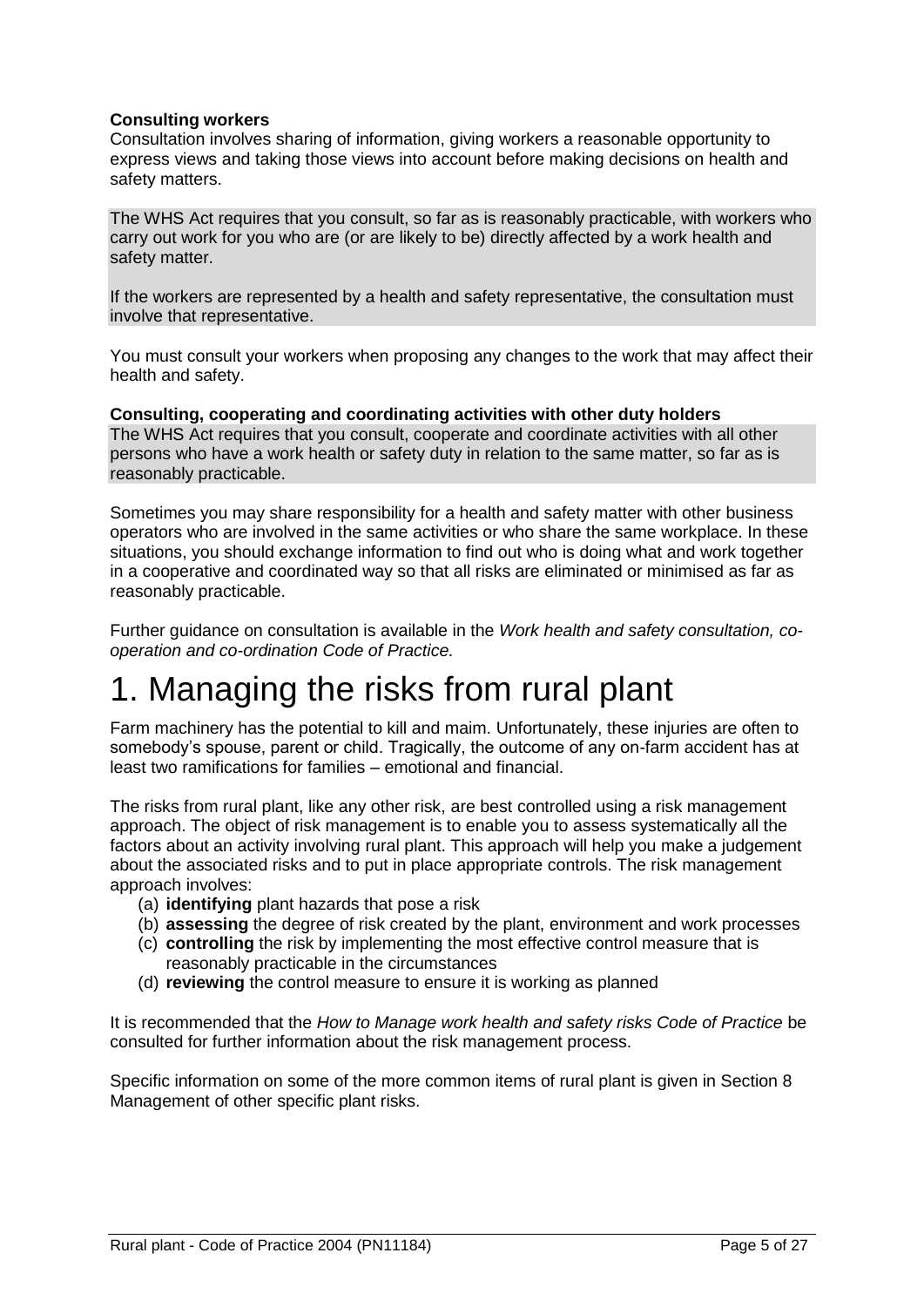## <span id="page-5-0"></span>2. Identification of the risks from rural plant

Rural plant can come in many different shapes and sizes of machinery, equipment, vehicles and tools. The first step to identifying the risks associated with the rural plant at your workplace or farm is to make a list of all plant. Rural plant includes, but is not limited to:

- planters
- harvesters
- hoppers
- silos
- farm vehicles, e.g. tractors and all terrain vehicles (ATVs)
- electric tools such as saws, drills, grinders
- irrigation equipment
- workshop tools and equipment
- implements.

Once a complete list of plant has been made, all hazards associated with the plant should be noted. A hazard is something with the potential to cause harm, for example the hazards of an electric saw are the saw blade and the electricity itself. Once all hazards at the workplace have been identified the risks associated with the hazards must be determined. Risk is the likelihood that death, injury or illness might result because of the hazard, for example if the blade of the saw is unguarded the likelihood of coming into contact with the blade is high.

Consultation with workers is an effective method of identifying plant and hazards. Often workers have the best idea about where hazards exist because they are the people using the plant on a daily basis.

## <span id="page-5-1"></span>3. Risk controls for rural plant

### <span id="page-5-2"></span>3.1 Purpose of control

Controls are those measures that eliminate or reduce the potential for events such as tractor rollovers that can result in injury. When appropriate, the choice of control measures should be made by the producer/grower with the worker or operator.

Controls should be part of any consideration to introduce rural plant into the workplace. You can apply control measures:

- before use, for example when purchasing new rural plant or
- during use, for example the fitting of a guard to a PTO on an existing tractor.



*Figure 1. Tractor being fitted with PTO guard.*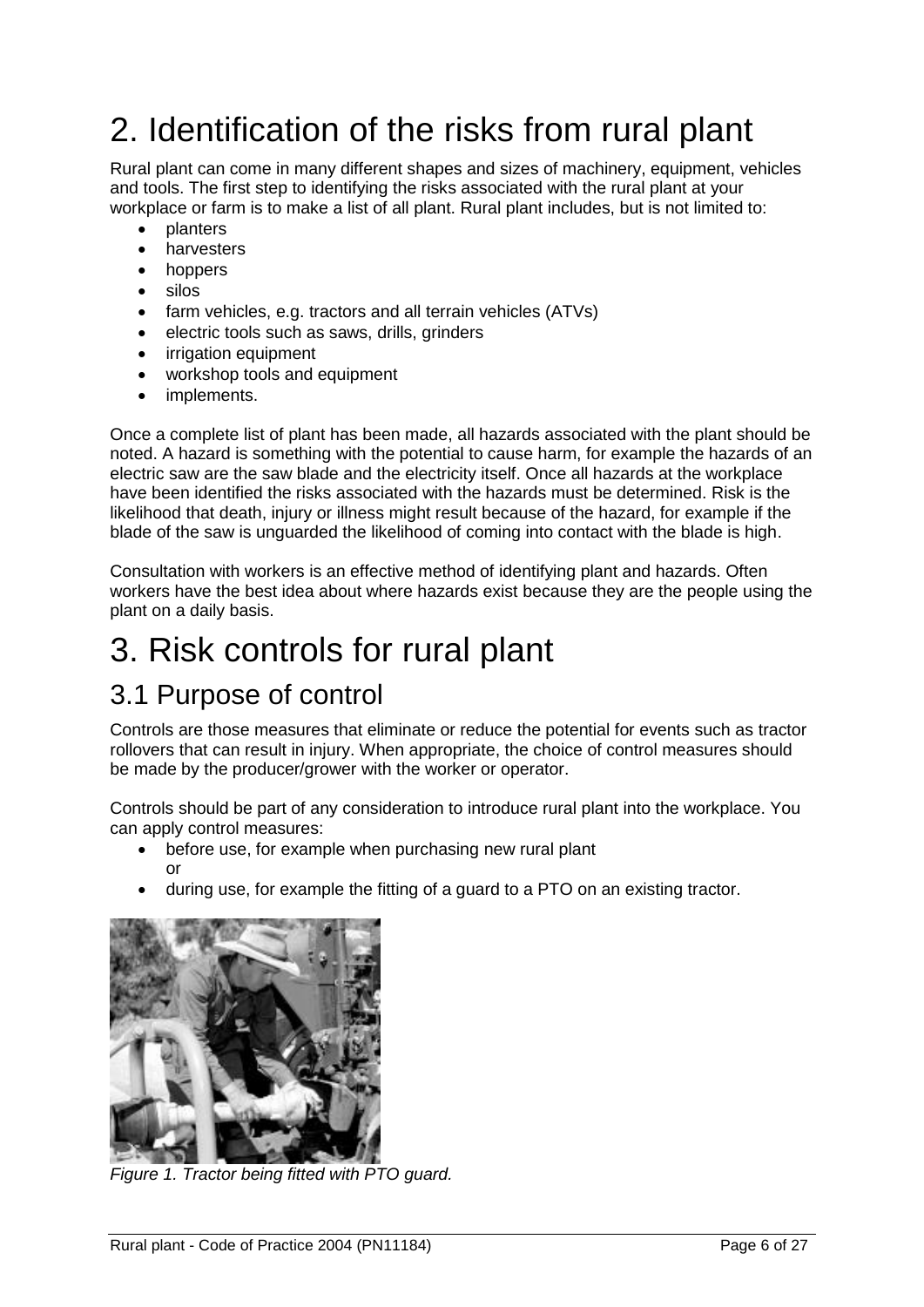### <span id="page-6-0"></span>3.2 The control hierarchy

The methods of risk control ranked in the order that they should be considered and adopted are:

- (a) elimination disposing of dangerous, unsuitable or obsolete equipment
- (b) substitution replacing the material or process associated with plant with a less hazardous one
- (c) engineering controls redesigning plant or work processes involving plant to reduce or eliminate risk
- (d) isolation isolating the hazard from people
- (e) administration adjusting the time or conditions of risk exposure
- (f) personal protective equipment using appropriately designed and properly fitted equipment where other control measures are not appropriate.

Risks to workplace health and safety should be controlled in order, by elimination, substitution, engineering controls or isolation measures. These control measures reduce or minimise risk in a more reliable manner than administration or personal protective equipment.

### Elimination

The use of design as a control by the designer allows hazards to be designed out and control measures to be designed in before manufacture.

#### **Examples of design include:**

- a stationary hopper that has been designed with access openings so any necessary cleaning or inspection can be carried out from outside the hopper
- a PTO shaft guard that has been designed to minimise the risk of entanglement
- the design of a guard that has a limit switch positioned so once the guard is lifted or moved slightly, the limit switch is activated and the rural plant stops.

### Substitution

Replacing a material or process associated with plant with a less hazardous one should not result in a less efficient method of performing a task or an inferior piece of plant.

#### **Examples of substitution include:**

- the replacement of an old tractor without rollover protection with a model that has a factory fitted roll over protective structure
- changing the method of attachment of an implement to the factory fitted drawbar, threepoint linkage or other specific hitch points from dangerous points higher than and forward of the drawbar.

### Engineering controls

Redesigning equipment or work processes can be used to reduce or eliminate risk.

#### **Examples of engineering controls include:**

- redesigning the electrical system to allow for the installation of emergency stop buttons within easy reach of operators of rural plant where entanglement may occur
- installing a blower/filler pipe to a feed silo to remove the risk of falling from height or entanglement in overhead powerlines if present.

#### Isolation

Separation of the process can be by distance from the rest of the workplace or by a physical barrier between the process and any person.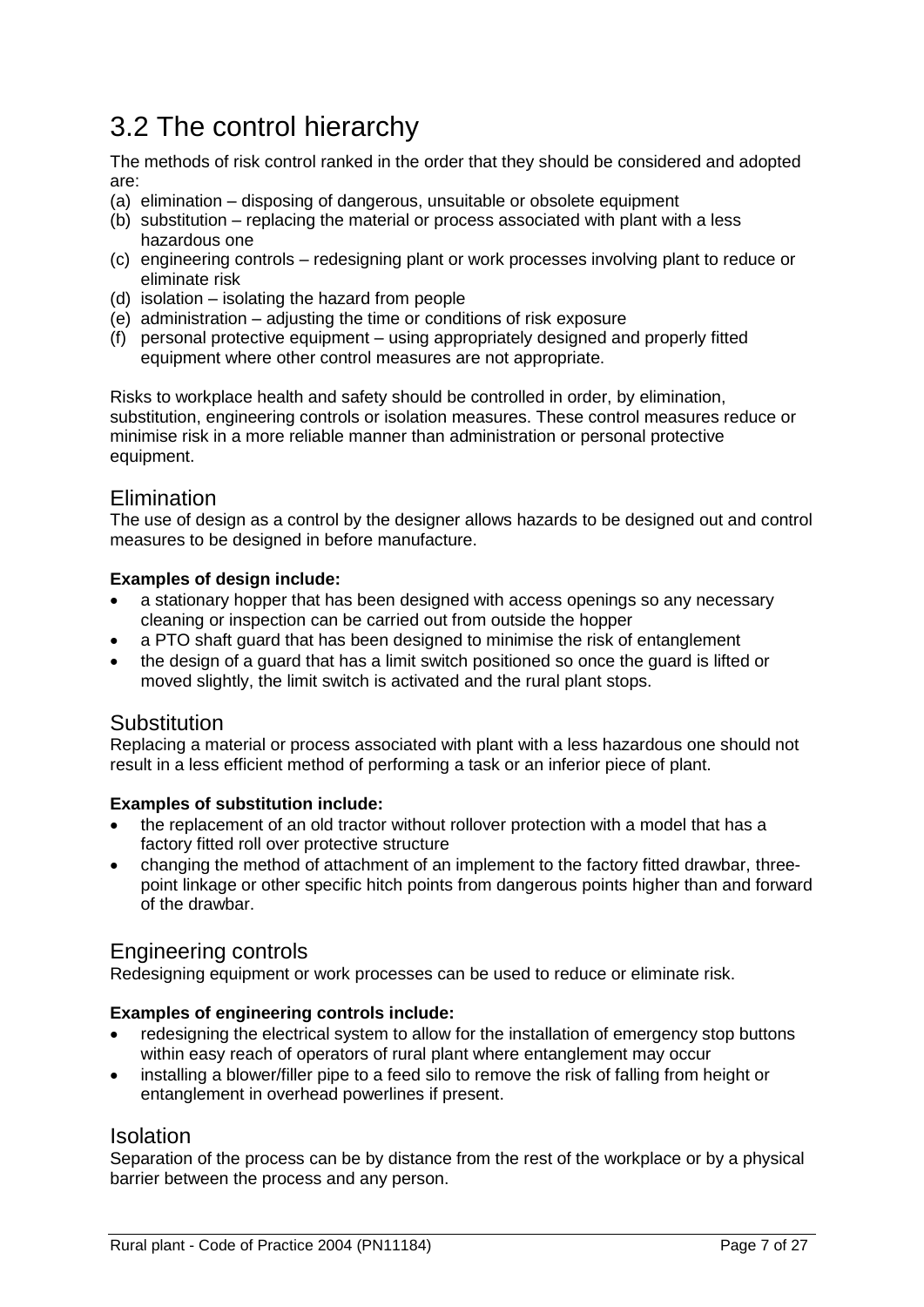#### **Examples of isolation include:**

- the use of a tractor cabin designed to isolate the driver from tractor noise
- the use of safeguards that include a guardrail or fence, to isolate other persons such as children or bystanders, from rural plant hazards such as a barrier to a fixed auger intake point
- the use of machine guards on mobile plant e.g. the guards covering rotating parts of a harvesting machine.



*Figure 2. Demonstration of guarding as an appropriate method of separating workers from risk.*

### Administration

If risk remains, it must be minimised by implementing administrative controls, so far as is reasonably practicable. Administrative controls are 'policy' or behavioural type controls you can put in place as a producer. These controls can include the time of work, hours of work, who does the work and who has access to a work area or plant. For example, changing a work practice for entry into a confined space, where there is a requirement for an extra person to be present outside the confined space. Administrative controls also include the 'safe systems of work' and documented policies and procedures that a business may implement in a workplace.

#### **Examples of administrative controls include:**

- training workers in the proper procedures and processes for operating plant
- excluding non-essential personnel from access to plant
- limiting the number of hours in a work period a worker is using rural plant
- ensuring that outdoor tasks are done at the most appropriate time of day to overcome problems associated with ultraviolet exposure, for example skin cancer.



### Personal protective equipment (PPE)

Any remaining risk must be minimised with suitable PPE. PPE means clothing, equipment and/or substances which, when worn correctly, protect part or all of the body from risks of injury or disease at work or in the workplace.

*Figure 3. Chainsaw operator wearing appropriate PPE*.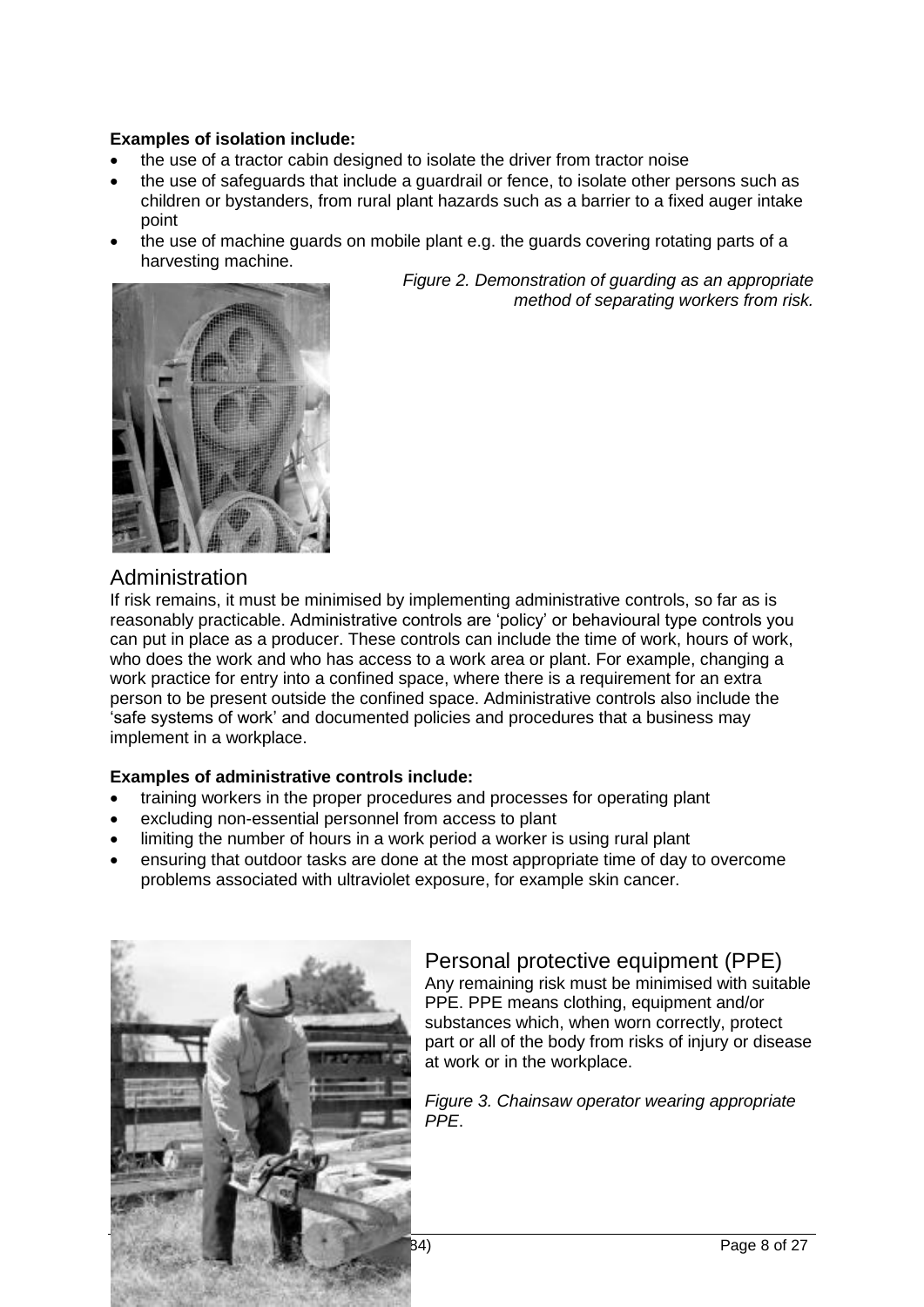The control of exposure to plant risks should be secured by one or more measures other than provision of personal protective equipment. Use **of PPE is the least effective method of controlling risk**. However, a long-term strategy using other measures may require the short-term use of personal protective equipment to attain this aim. For example, you may decide to replace noisy rural plant with a quiet version. In the meantime, hearing protection is provided to workers exposed to the noisy rural plant.

### <span id="page-8-0"></span>3.3 Selecting a control measure

The control of rural plant risks should be dealt with by elimination, substitution, engineering controls and isolation (for example, by a fixed and physical barrier). These controls reduce or minimise risk in a reliable manner. However, the use of PPE, administration and isolation by distance do nothing about the removal of the actual risk.

These controls rely on human behaviour to follow set methods to control the risks. Control measures may be divided into short-term/ immediate control measures and long-term control measures. The overall aim should always be to eliminate the hazard at the source. While trying to achieve this aim other short-term actions should be used.

Some of the methods you can use to select a control measure include:

- consulting with your workers
- referring to suggestions for appropriate control measures in the manufacturer's instructions, where available
- referring to specialist practitioners and representatives of rural industry associations, unions and government bodies.

### <span id="page-8-1"></span>3.4 Recording control measures

As part of your risk assessment you should record information about implemented control measures. This information should be readily available at the workplace.

### <span id="page-8-2"></span>3.5 Monitor and review of control measures

You should monitor and review control measures to determine:

- the potential effectiveness of the control measures (i.e. is the risk still reduced by the control measure)
- whether the implementation of a chosen control measure introduced a new hazard
- whether an upgrade to designs of equipment or guards can be purchased to replace old equipment.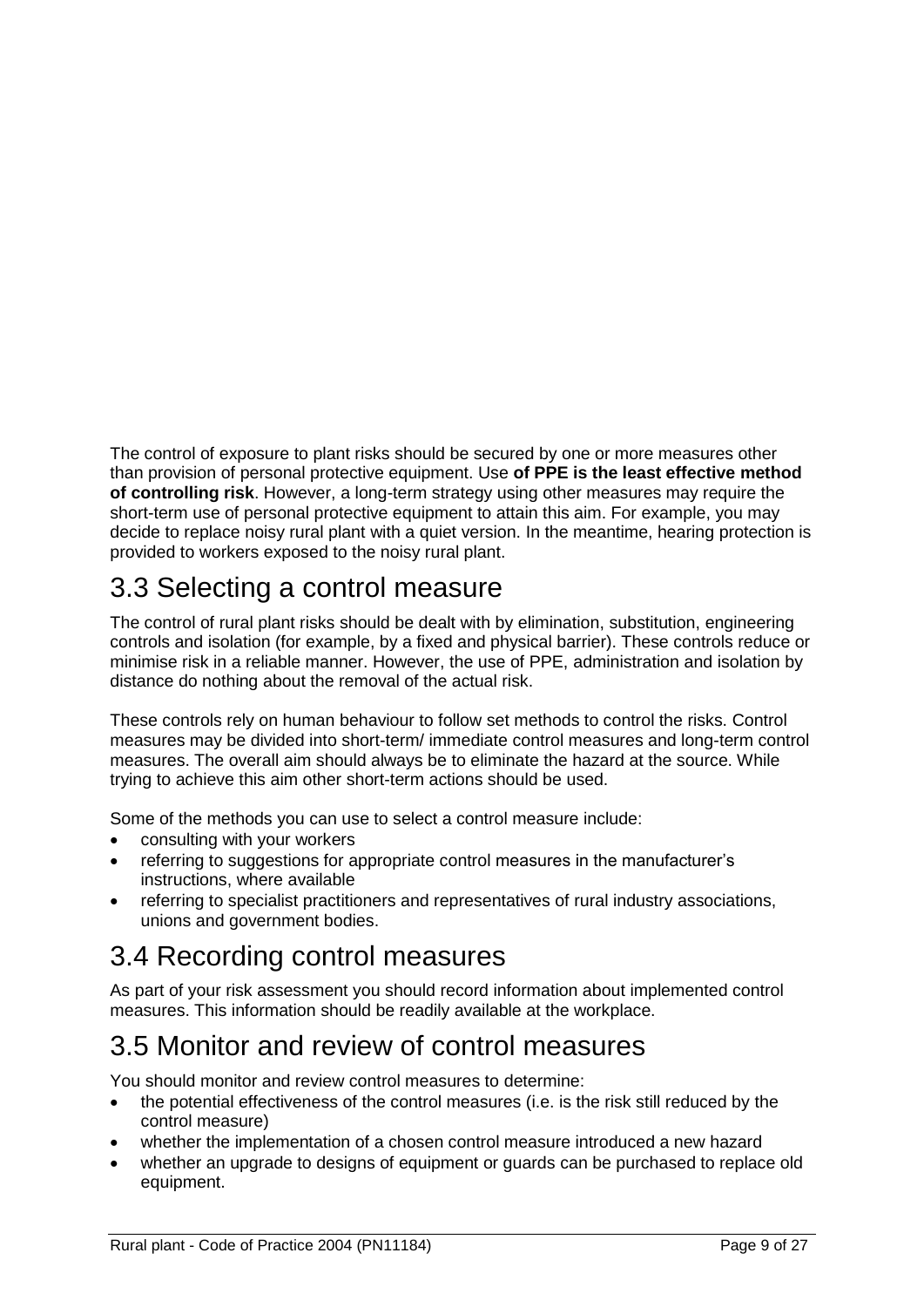One of the ways to undertake this review is to re-do the first two steps of the risk management procedure. This involves identifying the hazards and assessing the risk. Methods that can be used to review control measures to be applied, also include:

- consulting with your workers
- referring to specialist practitioners and representatives of rural industry associations, unions and government bodies.

All control measures should be maintained and monitored. A record of when to conduct a review of implemented control measures should be kept.

## <span id="page-9-0"></span>4. Producers'/Growers' rights to information

Designers, manufacturers, owners and suppliers of rural plant have duties to ensure rural plant is safe and without risk to health when used properly. These duties relate to the design, construction and testing of plant. In addition. designers, manufacturers, and suppliers have duties to make appropriate information about the safe use of the plant available to others.

This means that when you purchase or hire rural plant for use at a rural workplace, you should receive information about the rural plant from its supplier or manufacturer. The supplier or manufacturer has a legal duty to provide information on the safe use of plant.

This information should include the use for which it has been designed and tested. As well, the information should include any conditions necessary to ensure that, when the rural plant is used properly, it will be without risk to the health and safety of any person. The information should be provided when, for example, a safeguard is purchased separately from rural plant. In this instance, information should include the correct method of attachment or installation of the safeguard.

Also, you have a right to know that:

- the rural plant has been designed, manufactured and constructed to be safe and without risks to health and safety when used properly
- testing and examination has been carried out or arranged to be carried out to ensure that the plant is without risk to health and safety
- the plant, when supplied, is accompanied by information about the way the plant must be used to ensure health and safety.

Further information on the duties of designers, manufacturers, owners and suppliers of plant is in the *Managing risks of plant in the workplace Code of Practice*.

## <span id="page-9-1"></span>5. Consultation

### <span id="page-9-2"></span>5.1 Principles of consultation

Workers and other persons should be consulted on rural plant issues that may affect their health or safety. These workers can assist in the identification of the risks involved in operating rural plant at the workplace.

In a small workplace, consultation can take the form of an informal discussion or during the inspection of the workplace. For example, consultation could occur between you and your workers over the content of a manufacturer's instructions. In a large workplace with many workers, you may set up a formal process with a health and safety committee.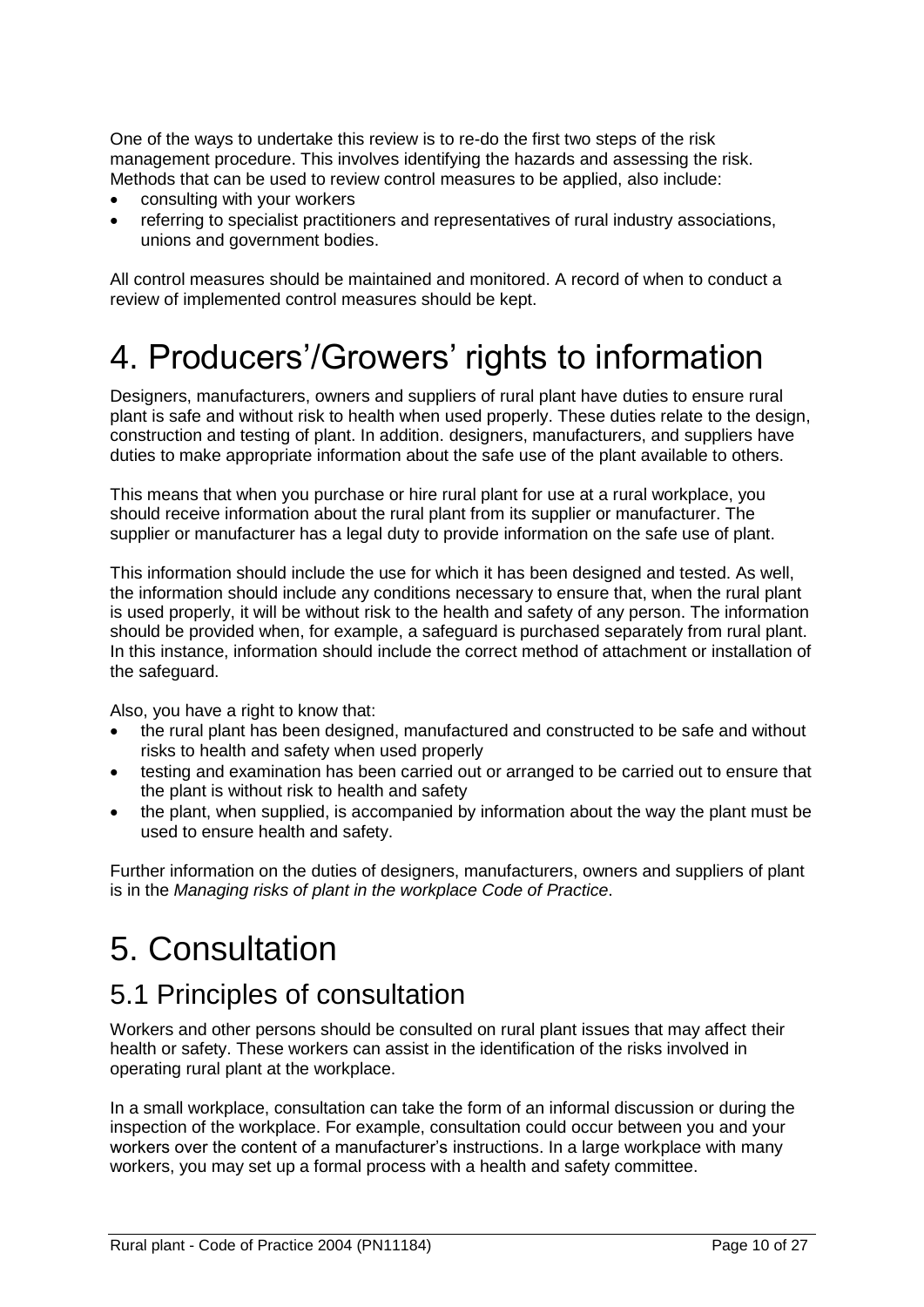Consultation involves the sharing of information and the exchange of views between PCBUs, workers and their representatives. It provides the opportunity to add to the decision-making process in a timely fashion. This may pre-empt or resolve any problems. As well, consultation fosters co-operation in the workplace.

You should ensure consultation with workers occurs during the identification and assessment of risks associated with rural plant for rural workplaces. You should also consult on the selection and implementation of control measures.

### <span id="page-10-0"></span>5.2 Issues for consideration

The consultative process should regularly address the following issues:

- planning for the introduction of new plant or a new operation method
- identifying risks associated with the operation of plant
- assessing risks associated with the operation of plant
- deciding what control measures can be taken
- determining training requirements
- developing documented 'safe systems of work'
- developing advice to any workers and other persons who are likely to operate plant.
- $\bullet$

## <span id="page-10-1"></span>6. Preventative measures

There is a range of preventative measures that can assist you to manage the risks associated with rural plant. These are outlined below.

### <span id="page-10-2"></span>6.1 Inspection

It will be necessary to carry out inspections of rural plant and associated processes as part of risk management and as an ongoing activity. Someone who is competent should undertake inspection of rural plant.

Inspection is one of the best tools available to identify hazards and assess any associated risks before accidents occur. Inspection can accomplish the following:

- (a) identify potential problems of operation not referred to in the manufacturer's instructions
- (b) identify deficiencies in the rural plant or the equipment associated with the use of the plant. Among the basic causes of problems are normal wear and tear, corrosion, and damaged rural plant parts
- (c) identify worker actions associated with the use of rural plant. This will identify where further training is required
- (d) identify effects of changes in processes or materials associated with rural plant. Changes may gradually occur that produce a different outcome than that originally assessed
- (e) identify inadequacies in implemented control measures.

You should consistently identify issues such as:

- (a) the operational standards against which rural plant should be inspected
- (b) the frequency of inspections
- (c) critical safety instructions, such as the isolation procedure, to be applied during inspection
- (d) the procedures to be followed when:
	- i. carrying out periodic inspections
	- ii. carrying out specific tests
	- iii. inspecting repaired rural plant
	- iv. inspecting modified rural plant
	- v. inspecting re-rated rural plant, and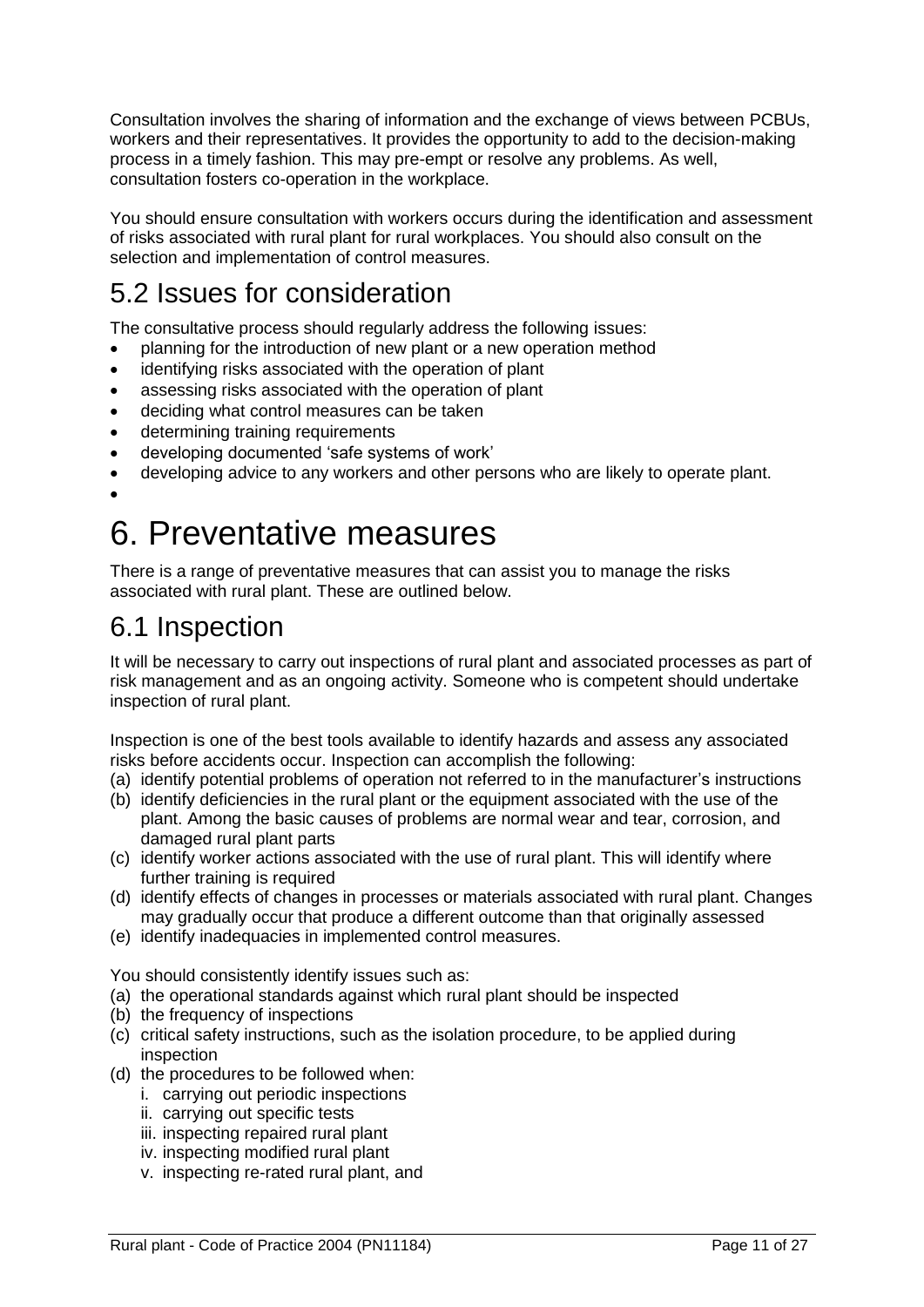(e) the procedures to be followed when investigating and reporting to PCBUs any variations from normal operation or dangerous occurrences.

Regular periodic inspections of rural plant should be made.

### <span id="page-11-0"></span>6.2 Servicing and maintenance

Rural plant should be serviced and maintained in accordance with the manufacturer's specifications or, without such specifications, according to other accepted practice. A record of all servicing and/or maintenance should be kept.

The servicing of rural plant while in use should only be carried out if this can be done without risk to health and safety. Adequate safeguards should be provided to ensure health and safety where servicing is carried out during use.

Through maintenance you can prevent rural plant from deviating from the design intention. This will help prevent rural plant becoming a risk to health and safety. Rural plant should be isolated or de-energised before maintenance starts. When rural plant is isolated and a plant shutdown will result, any total or partial shutdown should not create additional risk.

Where rural plant cannot be isolated, alternate means of preventing accidental operation should be implemented. In these situations, work should be conducted under controlled procedures to allow for maintenance. Examples are:

- a system to control access into maintenance areas
- another person should be stationed at the controls of the rural plant and an effective means of direct communication should exist between the person carrying out maintenance and the person stationed at the controls. Other precautions should be adopted where direct communication is not possible.

All forms of safeguarding should be replaced before start-up of plant. Taking short cuts can lead to exposure to risks.

### <span id="page-11-1"></span>6.3 Repair

Where possible, rural plant should be isolated before repair begins. Rural plant should be repaired as recommended by the manufacturer or documented procedures.

### <span id="page-11-2"></span>6.4 Cleaning

Rural plant should be isolated before cleaning starts, and where appropriate, physically made immobile. As well, rural plant should be safeguarded while cleaning, especially where it is necessary to clean rural plant while it is being used. If during cleaning, safeguards have to be removed, then the rural plant should be in a non-operational state or means of preventing accidental operation should be implemented.

### <span id="page-11-3"></span>6.5 Disengaged/stored rural plant

Rural plant should be disengaged/stored:

- so as not to hinder or interfere with the operation of any other plant
- with safeguards in place if operational, as a precaution against unintentional activation for example, by a person leaning on the controls
- so access is not obstructed
- to prevent deterioration to the extent that rural plant becomes unsafe.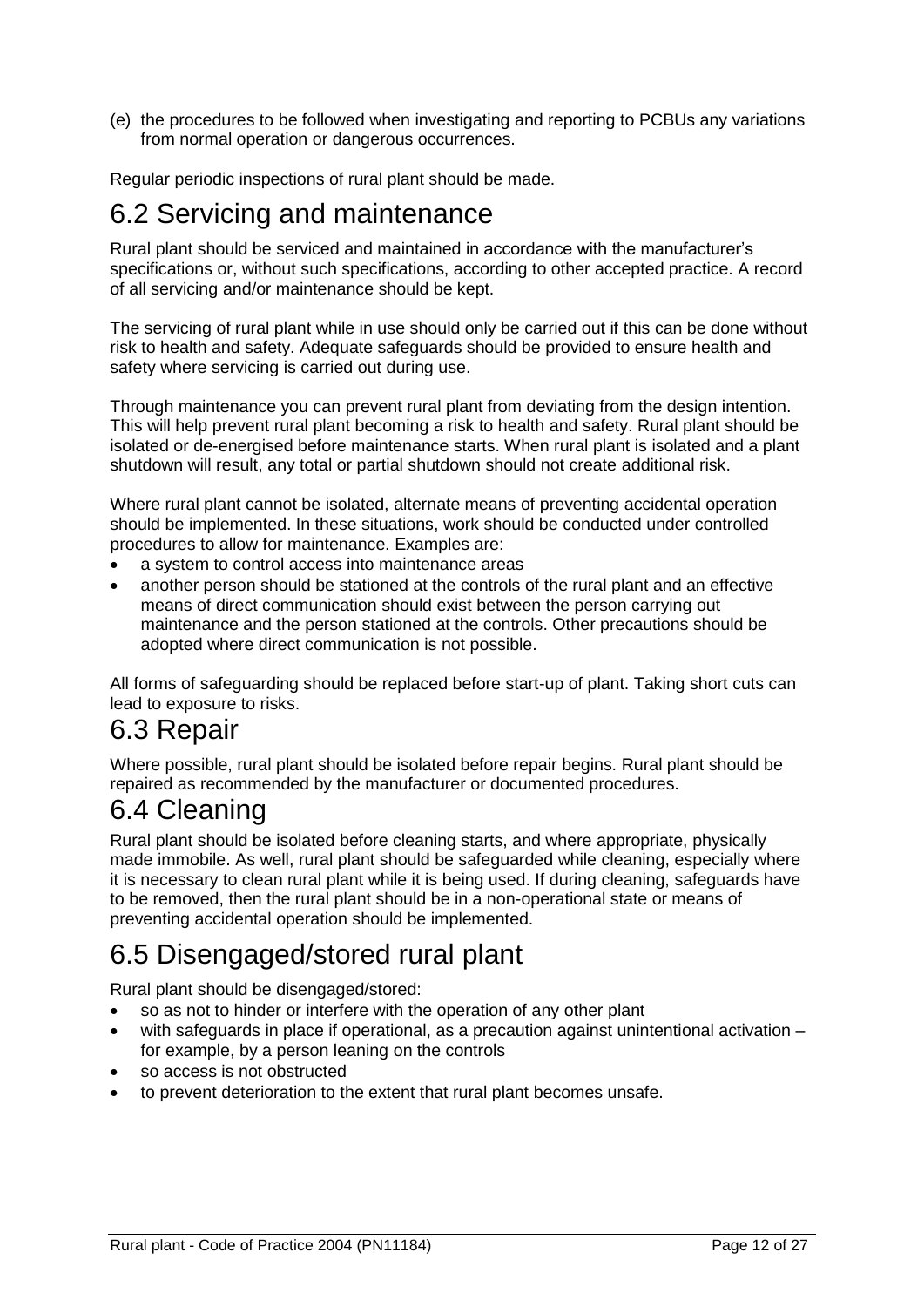### <span id="page-12-0"></span>6.6 Transporting rural plant

When you are transporting rural plant on road/track, you should ensure that rural plant is secured and there is no risk to health and safety. Queensland Transport may have specific requirements which need to be met.

The risk of plant contacting overhead electrical lines should also be considered. The Electrical safety code of practice 2010 - *Working near overhead and underground electric lines* provides practical advice in regards to controlling the risk of electrocution due to contact with overhead powerlines.

A safe system of work for operating rural plant near live electrical lines has been developed by Farmsafe Queensland and is available through your industry organisation.

### <span id="page-12-1"></span>6.7 Wear, corrosion, and damage

You should consider the risks associated with plant as a result of:

- $W<sub>par</sub>$
- corrosion
- loose or worn rural plant parts that overload the design specifications or are not effective
- rural plant parts damaged because of break down, rollover or misuse.

### <span id="page-12-2"></span>6.8 Modification of plant

Modification to rural plant may include a variety of changes from minor to substantial. A simple modification may not alter the design of rural plant or the way it operates. However, a substantial modification can alter the design characteristics of the original rural plant. This may cause a change in the operation of the plant. For example, a substantial modification may alter the stability of the rural plant or the strength of its supporting parts.

Substantial modifications to rural plant can create risks to health and safety. These risks could affect the operator or any person at risk from the use of the plant. Therefore any modification to rural plant needs careful consideration. A producer who modifies rural plant has the same duty as a manufacturer under the *Work Health and Safety Act 2011* (see section 23 of the WHS Act)*.*

If you need to modify rural plant, you have several options including:

- sending rural plant to the manufacturer/supplier for modification
- sending the rural plant to a local engineering workshop
- undertaking the work yourself.

When you undertake substantial modifications, you should take the following action:

- Gather sufficient information, preferably from the manufacturer or a relevant Australian Standard, about the rural plant. This will enable you to include appropriate safety controls when undertaking a modification.
- Undertake an assessment of the modification to ensure the safety control measures mitigate risk. The assessment should use all the information gathered. You should implement further control measures for any risks highlighted in the assessment. The risk assessment should confirm the control of all risks resulting from the modification.

If you are unsure of your assessment, get independent advice. You should only modify rural plant as recommended by the manufacturer or other documented procedures.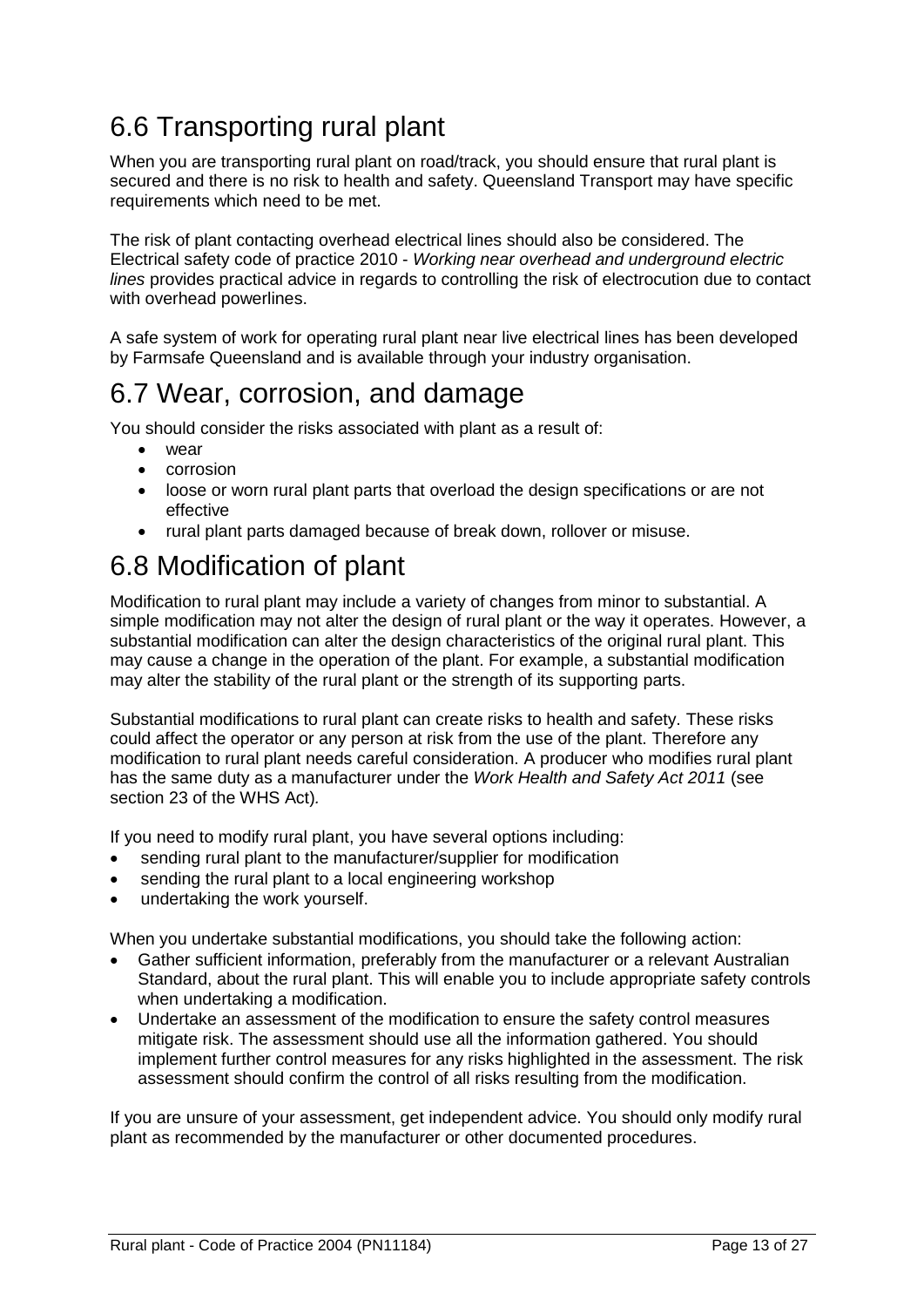Modification of safety equipment should not be undertaken. For example, the welding of brackets onto a rollover protective structure or the drilling of holes may affect structural integrity, which will dramatically reduce its protective ability.

You must include information on all rural plant modifications and the implemented control measures when training workers or other persons who will use the plant.

## <span id="page-13-0"></span>7. Guarding

One of the many problems of working with rural plant is the chance of coming into contact with moving parts or materials, getting trapped between moving parts or materials or by being hit by material thrown from the machine. These risks should be controlled by measures that your risk assessment has shown to be appropriate to the task being undertaken.

Generally, guards should be provided where any rural plant part is within reach of persons and could become hazardous during operation, routine maintenance or adjustment. This includes situations where it is necessary to carry out servicing, maintenance or adjustment while:

- the rural plant is operating
- power-driven parts are functioning
- the rural plant is mobile
- power-driven parts are in motion.

Guarding is an important and detailed issue. It is recommended that the *Guide to machinery and equipment safety* be read to properly understand the risks involved and to decide on and implement adequate controls.

## <span id="page-13-1"></span>8. Management of other specific plant risks

There is a need to assess the operational risks from rural plant in conjunction with other rural plant and the activities undertaken at the workplace. The following subsections identify areas that should be considered in any risk assessment process.

### <span id="page-13-2"></span>8.1 Tractors

Tractors are an integral item of plant to rural industry. Many fatalities have occurred in recent years associated with the use of tractors, especially in roll over and run over incidents. Workplace Health and Safety Queensland has developed a separate code of practice for tractors titled *[The safe design and operation of tractors Code of Practice](http://www.deir.qld.gov.au/workplace/resources/pdfs/tractors_code2005.pdf)*. It is highly recommended that this code of practice be read if a tractor is operated at your workplace. The code of practice outlines information on rollover protective structures and other relevant risk controls.

### <span id="page-13-3"></span>8.2 Front end loader attachments

Front end loader attachments (FEL) mounted to tractors, are widely used in the rural industry and include:

- single or multi-purpose buckets
- pallet forks
- bale and silage spikes
- bale and silage clamps and grapples
- blades and scrapers
- lifting jibs.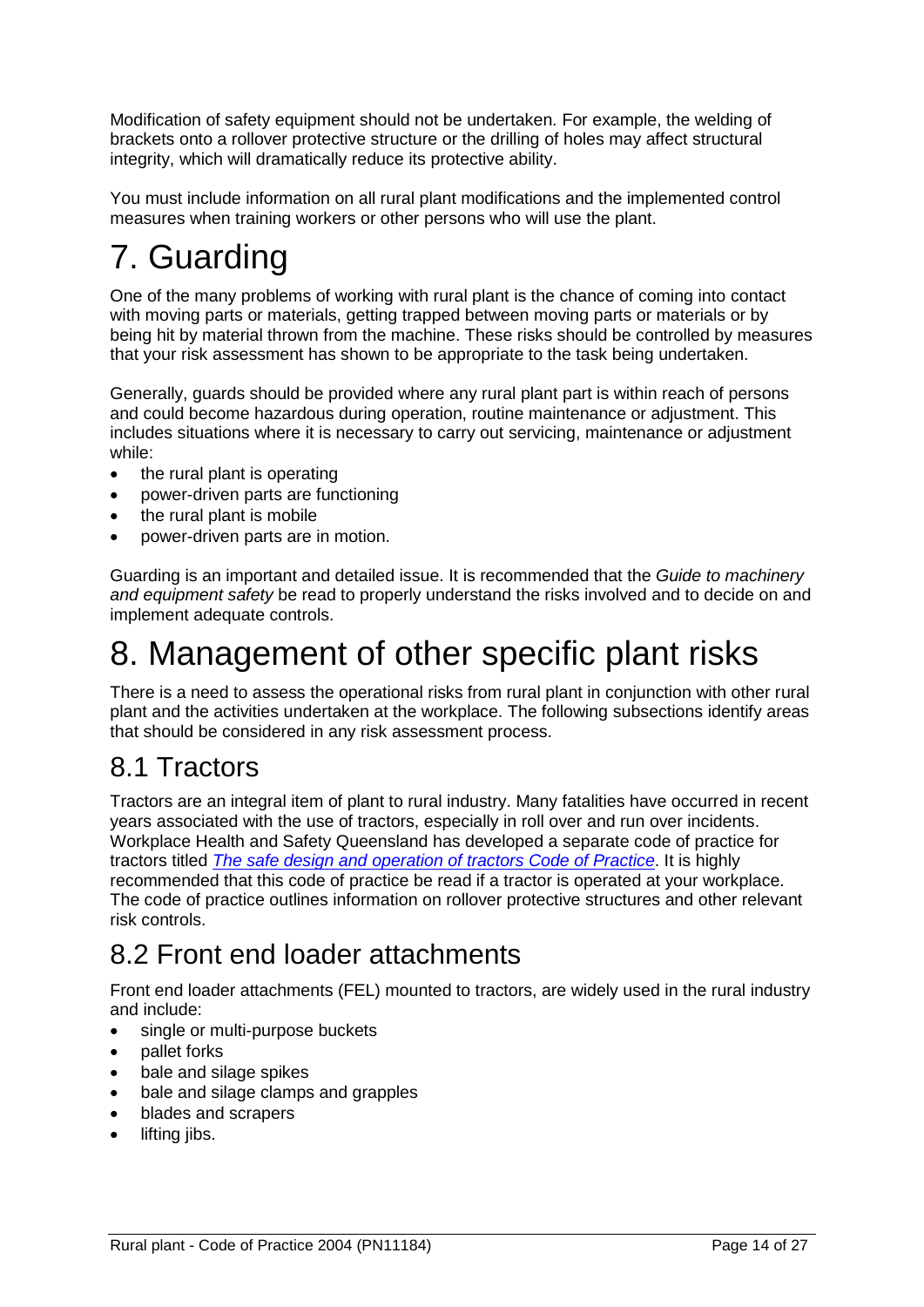A FEL is normally attached to a tractor via a sub-frame that is permanently bolted to the tractor. Positive engagement and secure retention of the FEL under different operating conditions is usually provided by a quick detach and locking system from the sub-frame.

FELs should be supplied with a support stand which places the arms at the correct height to allow the tractor to be driven in or out when connecting or disconnecting the arms. The support stand should be located on a firm level surface capable of supporting the weight of the unhitched FEL.



*Figure 4. Tractor fitted with a FEL, specifically designed for loading/unloading hay bales*.

#### **Risk assessment**

Before using a tractor and FEL, always do a risk assessment that considers the operator, machine and environment in which it will operate.

When assessing the risks involved with the use of a FEL consider:

- whether the operator has the appropriate level of skill and knowledge
- the potential for carried objects or loads to roll back or fall on the operator
- the capability of the front axel, wheels and tyres of the tractor to accommodate the weight imposed by the FEL when it is fully loaded
- lift capacity of the tractor's hydraulic system
- is there adequate clearance between tractor front tyres and FEL frame to eliminate contact during turns
- stability of the tractor operating a fully loaded FEL
- appropriateness of the selected FEL to lift the load
- operating conditions related to:
	- $(a)$  density of material to be handled (e.g. nature of material and whether wet or dry)
	- (b) dimensions of the load to be lifted
	- (c) speed of travel which affects stability on bumps or turns
	- (d) load height during travel
	- (e) terrain surface (direction of slope, evenness and hardness of surface)
- whether the Rated Operating Load (ROL) of the FEL will be exceeded.

The ROL is the load that can be safely lifted without reducing rear axel weight of the tractor by more than 50% through weight transfer. If exceeded the rear wheels will start to lift and lose traction increasing instability. Both lateral (sideways) and longitudinal (lengthwise) operating stability may be affected while lifting and moving a load in the raised position because of the equipment, terrain or nature of the operation undertaken.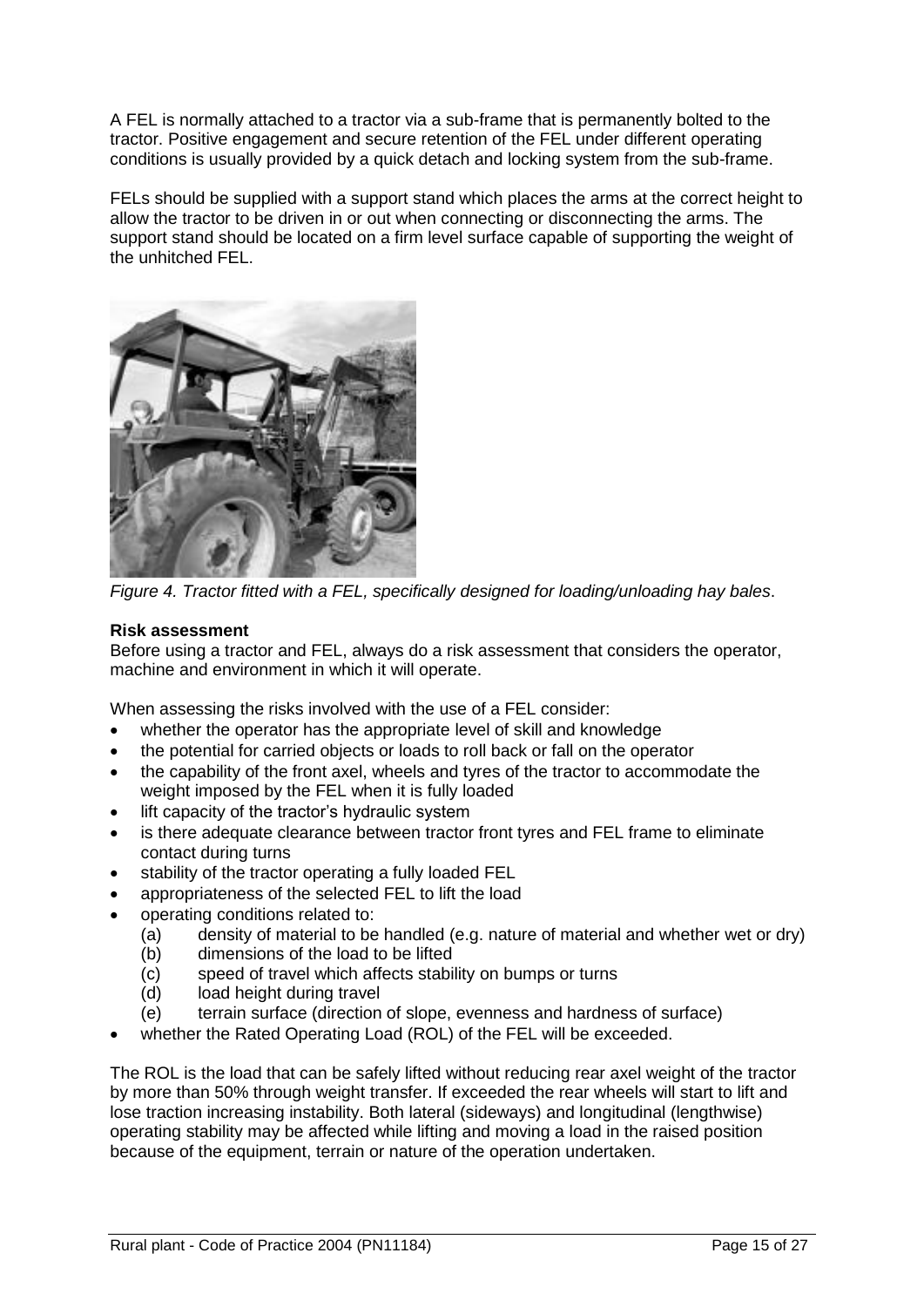#### **Risk control**

A FEL should not be installed on a tractor unless it is fitted with a Roll Over Protective Structure (ROPS) or a cabin incorporating ROPS which complies with *AS 1636 Tractors – Roll-over protective structures – Criteria and tests*. The ROPS should preferably be a four post ROPS or a ROPS forward of the operator to provide a level of protection in the event of an object rolling back from the bucket or lifting mechanism.

Rollback of loads may also be prevented by using:

- specialised lifting attachments (e.g. bale spike)
- a level lift system
- a rollback guard
- lift height limiting device.

Where there is a risk of objects or material falling onto the operator, the ROPS should be fitted with a falling object protective structure (FOPS) that complies with *AS 2294.1: Earthmoving machinery – Protective structures – Part 1: General.*

The FEL should be matched to the tractor. Each FEL should have a decal or plate specifying its ROL for the tractor model. Seek guidance from the tractor manufacturer that engine capacity and its hydraulic system can provide a satisfactory operating performance from the FEL. The hydraulic system must be able to provide the pressure and flow rate required to lift operating loads of the FEL.

Rear weights or ballast added to tractors fitted with FELs moves the centre of gravity rearwards reducing the load on the front axle and improving stability. Ballast may occur as either rear wheel weights, water added to rear tyres and counterweights or a weight box added to the three point linkage. The amount of ballast added will depend on the load capacity of the tractor axel and tyres. The recommendations in the Operator's Manual provided by the tractor manufacturer should be followed.

Rear ballast also improves lateral stability. By lowering the centre of gravity and moving its position rearward away from the tipping axis, a greater tilt angle (critical tilt angle) must be exceeded before lateral rollover will occur.

Extending rear wheel track also improves lateral stability by further increasing critical tilt angle. However traversing a slope or running with one wheel over an obstacle or in a depression will decrease critical tilt angle. It is important to scan the operating environment to identify visible hazards such as rocks, stumps, depressions or unstable ground.

Quick release hydraulic couplings enable easy attachment and detachment. These should be clearly marked to avoid incorrect connection. All hydraulic pressure should be released before disconnection.

### <span id="page-15-0"></span>8.3 ROPS and FOPS for rural mobile plant

The design of the roll over protective structure (ROPS) and/or falling object protective structure (FOPS) on rural mobile plant must be sufficient to provide protection for the operator against roll over and/or falling objects during the task being undertaken.

#### **Roll over protective structure (ROPS)**

A roll over protective structure (ROPS) is typically required for a rural mobile plant with a mass of between 560kg and 15,000kg. Where used, ROPS must be manufactured and maintained according to AS1636 (series) *Tractors – Roll-over protective structures – Criteria and tests*, or equivalent. A plate or decal confirming compliance should be attached to the ROPS' frame, or inside the rural mobile plant cabin.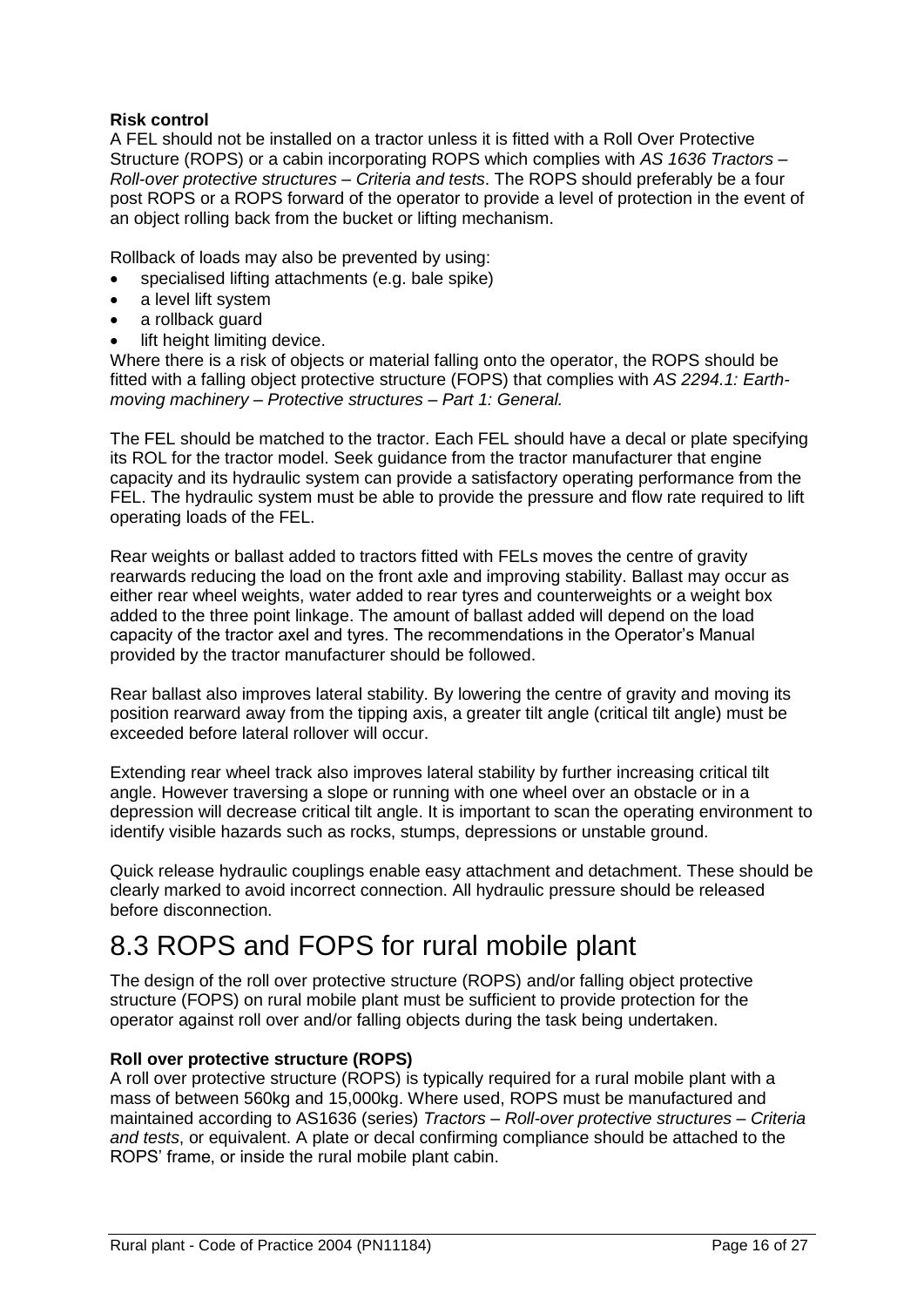There are numerous situations in which rural mobile plant poses a risk of injury to the operator in the event of a roll-over. All types of rural mobile plant are potentially at risk of roll over, including harvesters, spray rigs and earth moving equipment.

Where there is a risk of injury from a roll-over incident, there are duties under the WHS Act to develop and implement safe systems of work to prevent or minimise the risk of injury to the operator for:

- persons who conduct a business or undertaking
- persons in control of a workplace
- designers, manufacturers and suppliers of rural mobile plant.

A documented risk assessment has to be undertaken in the development and implementation of the safe systems of work. This risk assessment should include information provided from the manufacturer and supplier, but will also need to include aspects regarding the safe use with consideration to specific aspects such as:

- 1. Operation and environment:
	- (a) the terrain that item of plant may be operated over
	- (b) the speed at which the plant may be operated at
	- (c) any other environmental and operational conditions that may affect the safe use of the plant
	- (d) what weight loading may affect the stability of the item of plant, for example:
		- i. ballast amount and its configuration
		- ii. movement of liquid (e.g. high clearance spray rig)
		- iii. commodity loading (e.g. harvest equipment)
	- (e) stability and operational dynamics e.g. width of track, operation or body height, centre of gravity, distribution of weight.
- 2. Design:
	- (a) engineering principles and standards adopted to control the risks of injury from rollover
	- (b) testing or analysis undertaken to determine if the engineering controls provide adequate protection to the operator in the event of a roll-over situation
	- (c) testing or analysis conducted by a suitably competent person or a qualified engineer
	- (d) assessment conducted for operating the item of plant outside design capabilities, if this is likely to occur.

#### **Falling object protective structure (FOPS)**

A falling object protective structure (FOPS) must be fitted to any rural mobile plant, if any activity is undertaken which involves a risk to the operator of being struck and injured by a falling object, such as using a dozer for tree clearing or operating rural mobile plant within a eucalypt forest.

### <span id="page-16-0"></span>8.4 All terrain vehicles

All terrain vehicles (ATVs) are three or four-wheeled agricultural bikes commonly used on farms. Three-wheeled ATVs are inherently unstable and are no longer manufactured. Fourwheeled ATVs are a popular 'workhorse' on the farm. These vehicles are the cause of a number of fatal and non-fatal incidences each year. A large proportion of ATV injuries result from sideways, backward and forward overturns.

#### **Buying an ATV**

Purchase an agricultural or 'workhorse' ATV, not a sports recreational model. The agricultural model is designed for power, traction and stability. There are numerous factors and features to consider when choosing an ATV for your property.

Major considerations include: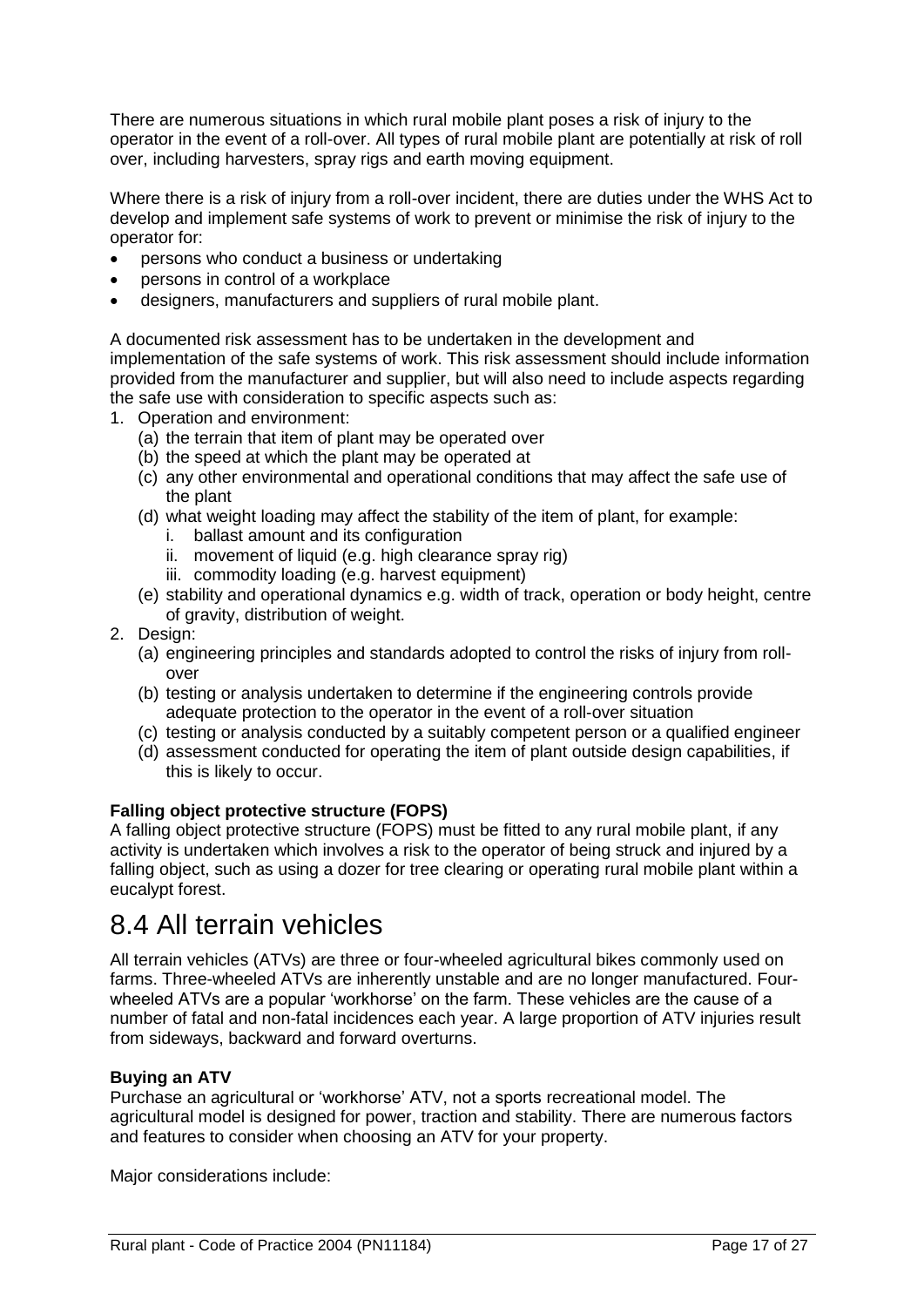- intended use of ATV (e.g. size of property, age of operator)
- terrain and ground conditions
- power and speed
- dear ratio
- suspension
- centre of gravity
- drive mechanism
- available attachments and accessories
- brakes
- seat carrying capacity
- reverse gear.

#### **Risk assessment**

When assessing the risks involved with the use of ATVs you should consider the vehicles':

- centre of gravity (usually high)
- track width (usually narrow)
- wheelbase (usually short)
- length of travel suspension (usually long)
- tyre pressure (usually low)
- weight of attachments (e.g. spray tanks).

All these features can contribute to instability and should be considered in relation to the terrain to be driven on, speed of operation, mechanical condition of the ATV and operator skill.

ATVs also pose an increased risk to the user over and above conventional vehicles. The unique design characteristics of these machines preclude the fitment of protection such as a roll cage. Occupants are therefore exposed to direct contact with the ground in the event of the vehicle overturning.

Risk from the following situations should also be assessed.

- Rider struck by an object (e.g. overhanging branch).
- Rollover from striking an object or the terrain being too steep.
- Leg of rider caught in rear tyre, chain or foot rest.
- Loads too heavy, unequally distributed or not secured properly.
- Rider inexperience with the effects of slope, speed or weight distribution.
- Poor maintenance of brakes and suspension.

#### **Risk control**

#### **Personal protection**

Protective equipment such as helmets, face shields, goggles, boots or shoes, gloves and appropriate clothing should always be worn. In open terrain operation or in continuous low speed operation, less protective or alternate clothing may be chosen after a risk assessment has been conducted. Be aware of solar radiation and risk of dehydration.

#### **To reduce the risk of ATV accidents, operators should be trained in safe operating practices.**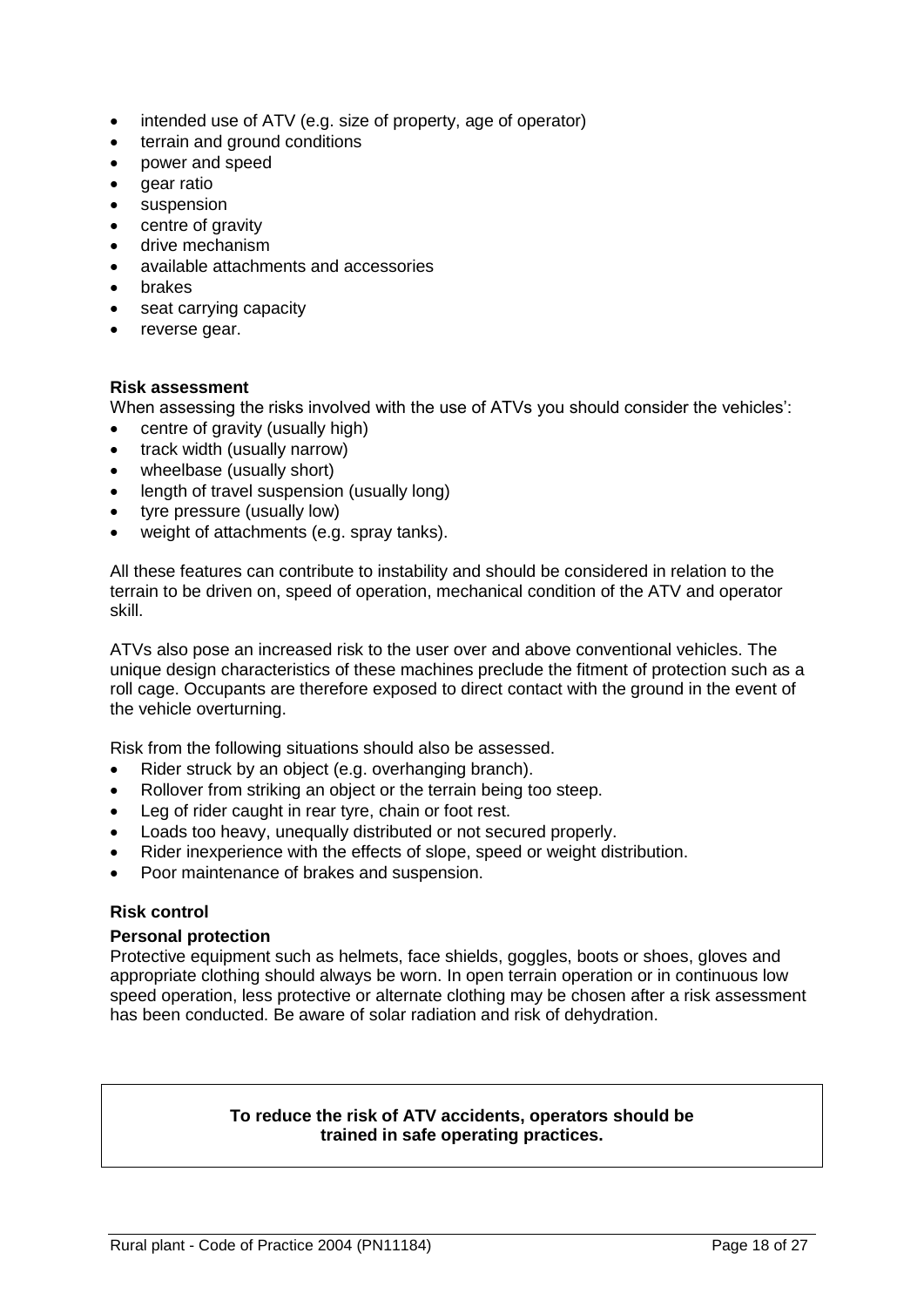Riders must read and implement the operating instructions of their ATV's manufacturer. Other safe practices include:

- Never allow passengers on the ATV unless it has been specifically designed to carry two persons. Carrying passengers on ATVs which have been designed to carry one person only interferes with the normal dynamics of the vehicle. The added weight also will complicate handling the ATV up and down slopes, around curves and stopping distances. The rider must adopt a 'dynamic' riding style by transferring the rider's weight from side to side and forward and backwards to counter balance the ATVs directional mass.
- Never allow anybody to operate an ATV who has not had adequate training or may be under the influence of alcohol or drugs.
- Keep children away from the ATV and its attachments

Ensure all guards are in place, particularly foot plates.

### <span id="page-18-0"></span>8.5 Managing risks from plant with hot or cold parts or material

Hot or cold parts or material associated with rural plant for use at a rural workplace may create a hazard.

#### **Risk assessment**

The risk assessment should consider the following:

| <b>Hazard</b>                   | <b>Example</b>                  |
|---------------------------------|---------------------------------|
| molten material                 | oxy torch and welding           |
| hot metal shavings              | drilling metal                  |
| hot gases                       | a radiator overheating          |
| naked flames                    | a cane torch                    |
| plant parts at high temperature | the exhaust system of a tractor |

#### **Risk control**

Hot or cold material risks from rural plant should be controlled by the elimination of the hazard. Where this is not possible, you should:

- substitute the rural plant with less hazardous plant
- modify the design of the rural plant
- isolate the rural plant, or
- introduce engineering controls such as guarding.

Where these methods are not practicable or do not adequately minimise the risk, then you should use administrative controls and/or personal protective equipment (see Section 3).

### <span id="page-18-1"></span>8.6 Managing electrical risks associated with plant

The *Electrical Safety Act 2002* places duties on the following persons for electrical safety:

- PCBUs
- persons in control of electrical equipment
- workers where electrical equipment is located.

The *Electrical Safety Regulation 2013* identifies specific precautions to take in relation to specified electrical equipment and working around electrical parts (e.g. overhead power lines) that are applicable to the operation and maintenance of rural plant.

A number of codes of practice also exist that cover electrical risks.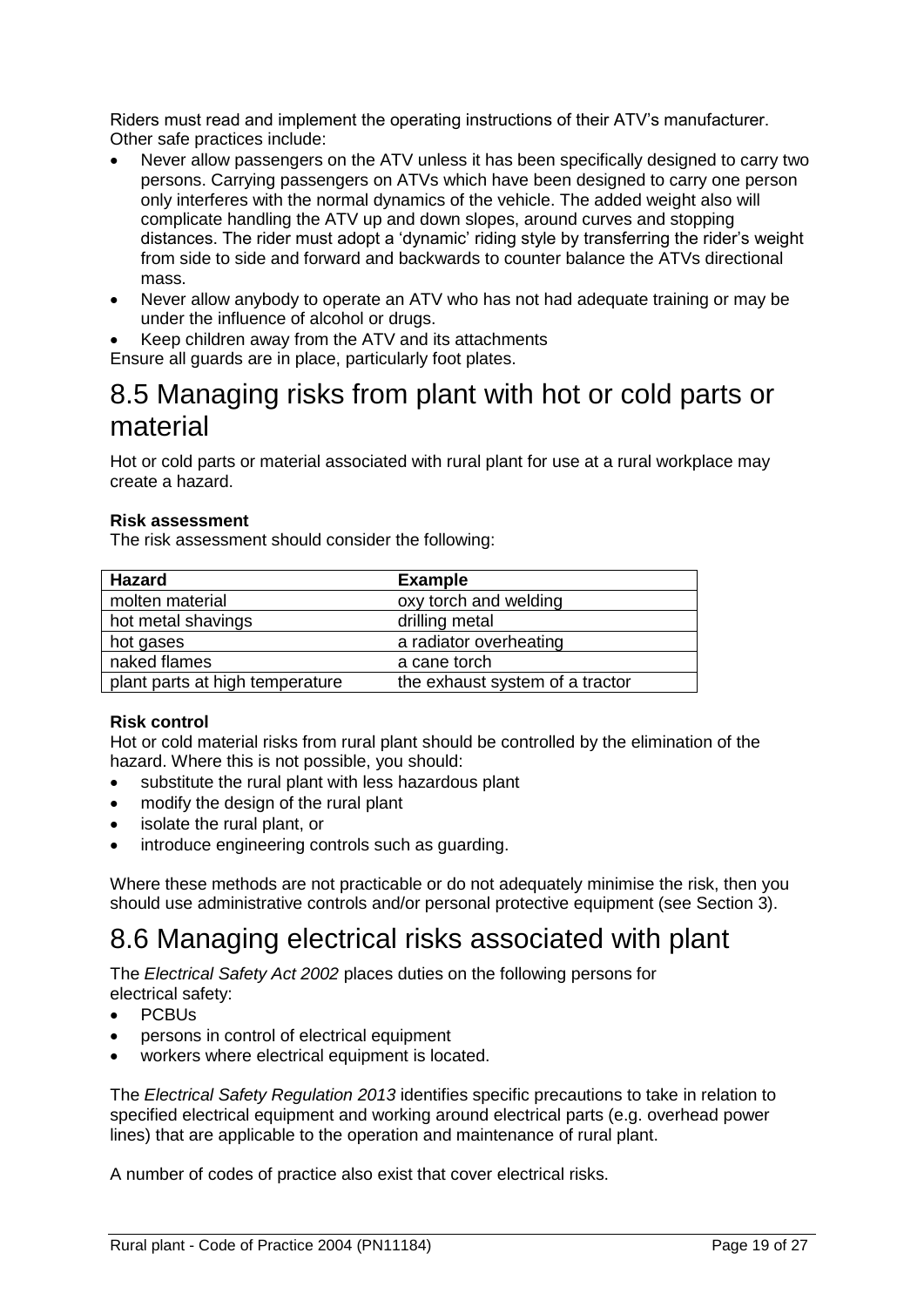- The *Electrical Safety Code of Practice 2010 – Working Near Overhead and Underground Electric Lines*
- The *Electrical Safety Code of Practice 2010 - Works*
- The *Electrical Safety Code of Practice 2010 – Electrical Equipment Rural Industry*
- The *Electrical Safety Code of Practice 2013 – Managing Electrical Risks in the Workplace*

These documents and other advice produced by the Electrical Safety Office should be consulted to ensure that legal duties in regards to electrical safety are discharged.

### <span id="page-19-0"></span>8.7 Managing risks from plant designed to lift or move persons, equipment or material

This type of operation usually involves a high level of risk.

#### **Risk assessment**

When you assess the risks associated with plant designed to lift or move people, equipment or materials, you should consider:

- the nature of the load and weight being lifted
- the frequency of use
- the systems of work
- movement of the lifting mechanism
- supporting areas and structures
- factors affecting stability (e.g. terrain)
- communication systems
- protective equipment and safety gear
- periodic structural checks.

#### **Risk control**

When controlling a risk from plant designed to lift or move people, you should ensure that:

- (a) an industrial lift truck (fork-lift) is operated and maintained in accordance with *AS 2359.1 Powered industrial trucks – Part 1: General requirements*, and the manufacturer's instructions
- (b) a crane, hoist or building maintenance unit is operated and maintained in accordance with *AS 2550 Cranes, hoists and winches – Safe use set*, and *AS 1418.1 Cranes, hoists and winches – Part 1: General requirements* and the manufacturer's instructions
- (c) an elevating work platform (EWP) is operated and maintained in accordance with *AS 2550.10 Cranes, hoists and winches – Safe use – Part 10: Mobile elevating work,* and the manufacturer's instructions
- (d) pre-operational and start up checks are performed when operating plant
- (e) a clearly legible notice is fixed in a conspicuous place on the plant or any lifting gear which specifies the appropriate safe working load, in metric units or maximum number of people
- (f) a person at work is not lifted or suspended by any plant or its attachment, other than plant specifically designed for lifting or suspending persons, unless:
	- i. the use of another method of access or movement to the place is impracticable
	- ii. a suitable and adequate personnel box or carrier, designed for that purpose, is used
	- iii. the plant is fitted with a means by which the personnel box or carrier may be safely lowered in the event of an emergency or the failure of the power supply (as approved by an Australian Standard)
	- iv. the plant is suitably stabilised at all times while the personnel box or carrier is in use.

No plant other than a crane should be used to suspend a load at the workplace, unless:

- (a) the use of a crane is impracticable
- (b) the load is only travelled with the lifting arm of the plant fully retracted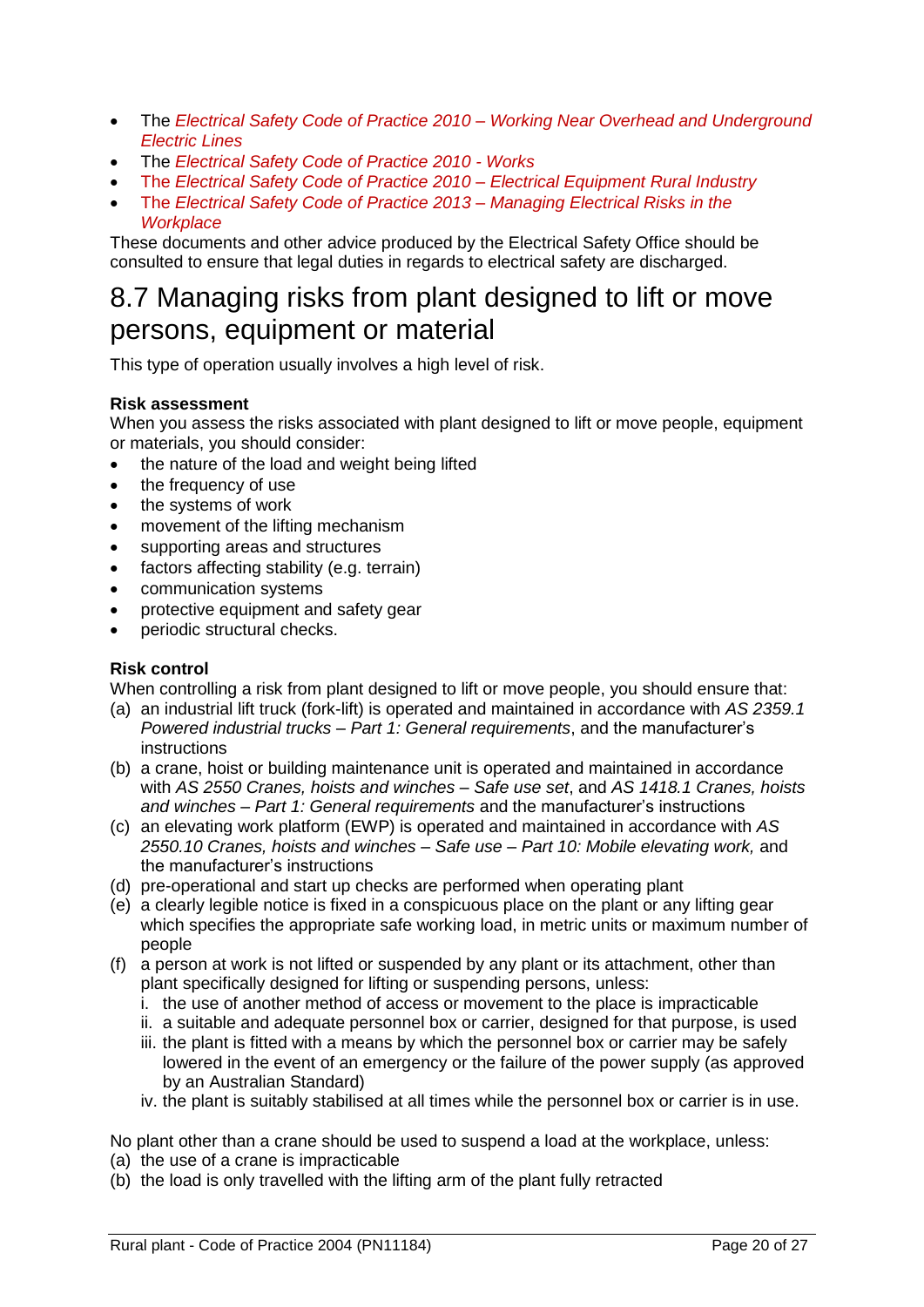- (c) stabilisers are provided wherever necessary in order to achieve stability of the plant
- (d) no person is allowed under the hook or suspended load or in the trench adjacent to the plant while it is in operation
- (e) in the case of earth moving machinery, hooks are not used in conjunction with the buckets operated by trip-type catches, unless the catch is positively bolted in the locked position and a warning notice advising of this is provided
- (f) an appropriate load chart is provided
- (g) loads are only lifted using a specifically provided lifting attachment.

#### **Set up and safe use of elevating work platforms**

To reduce the risk of injury to people who operate elevating work platforms (EWPs) ensure the following occur:

- (a) operators are fully trained in safe work procedures
- (b) EWPs are regularly inspected and maintained
- (c) EWPs purchased are designed and manufactured to AS1418 Parts 1 and 10
- (d) EWPs are used in accordance with AS2550 Parts 1 and 10.

The risk of injury to people can also be reduced through examining tasks and work locations. Identify and assess safety risks by:

- (a) ensuring operations are planned and safe e.g. check for soft or uneven ground
- (b) not using an EWP on sloping ground beyond its stated design capability
- (c) keeping safe clearances when working near powerlines, which includes handheld harvesting and pruning equipment
- (d) not exceeding the safe working load (SWL) of the EWP
- (e) ensuring a clean work area around the EWP
- (f) staying within the platform when the EWP is elevated
- (g) using a lookout when the view from the platform is obstructed, and
- (h) undertaking a risk assessment to determine whether the operator should wear a fall arrest system.

The risk assessment for the fall-arrest system should consider:

- (a) height of trees to be harvested or pruned
- (b) EWP stability including ground surface firmness and configuration that may arise from past agricultural practice e.g. tree stump removal, animal activity, melon holes and cultivated or natural slopes
- (c) presence of any ground obstacles that may contribute to injury if a person were to fall or jump from the platform
- (d) likelihood of the need for a rapid exit or descent because of swarming or biting insects
- (e) any other site-specific risks identified.

### <span id="page-20-0"></span>8.8 Managing risks of confined spaces

A 'confined space' means an enclosed or partially enclosed space that:

- (a) is not designed or intended primarily to be occupied by a person; and
- (b) is, or is designed or intended to be, at normal atmospheric pressure while any person is in the space
- (c) is or is likely to be a risk to health and safety from
	- i. an atmosphere that does not have a safe oxygen level; or
	- ii. contaminants, including airborne gases, vapours and dusts, that may cause injury from fire or explosion;
		- or
	- iii. harmful concentrations of any airborne contaminants;
		- or
	- iv. engulfment;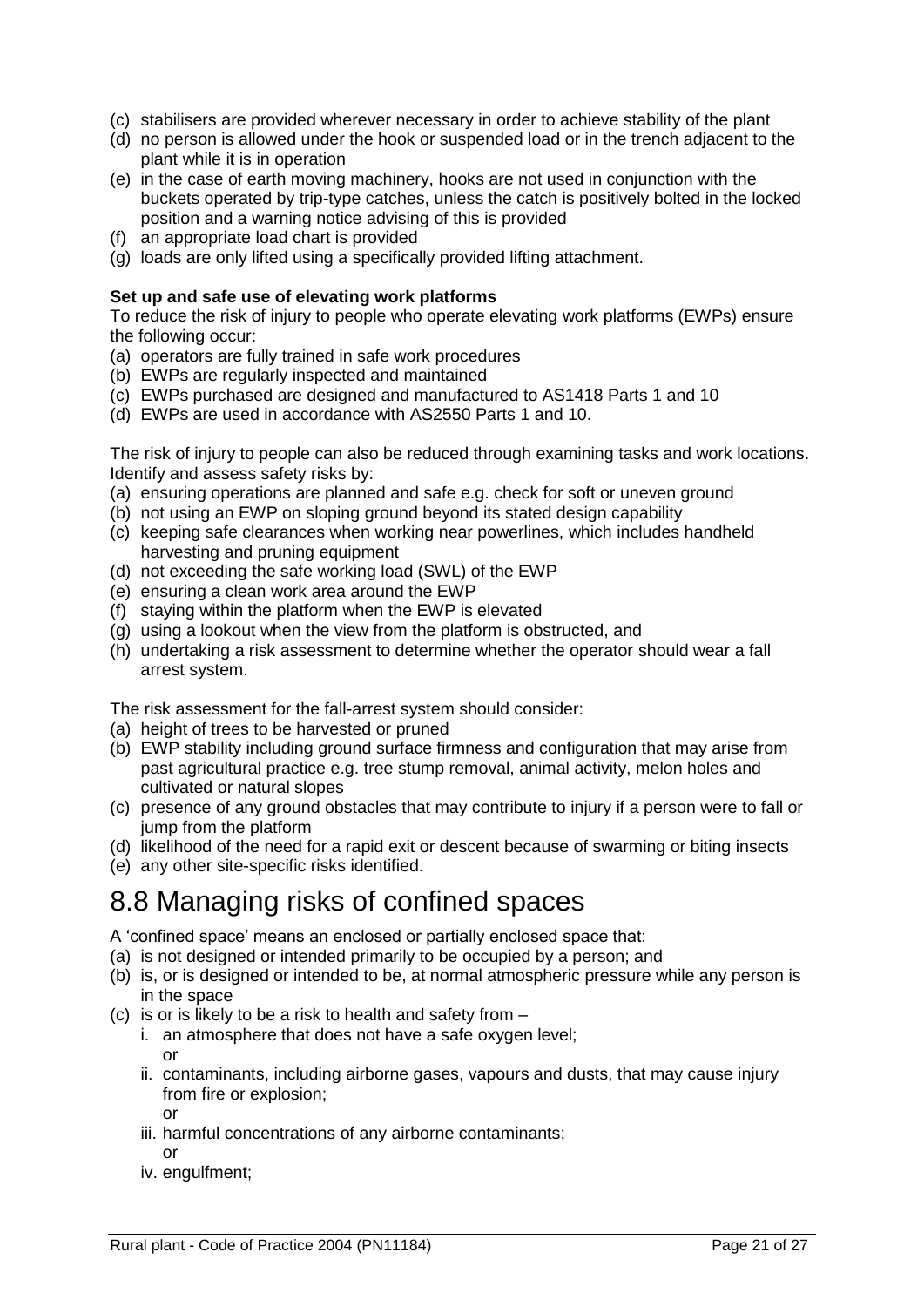but does not include a mine shaft or the workings of a mine.

Examples of confined spaces include:

- (a) storage tanks, process vessels, pressure vessels, boilers, silos, field bins and other tanklike compartments
- (b) pits and degreasers
- (c) pipes, sewers, sewer pump stations including wet and dry wells, shafts, and ducts
- (d) effluent pits and wells
- (e) silage pits.

However, many other types of structures may also meet the definition of a confined space. A person whose upper body or head is within a confined space is considered to have entered the confined space.

#### **Risk assessment**

Fatalities or severe injuries may occur as a result of the following:

(a) oxygen deficiency in the confined space which may be caused by:

- i. slow oxidation reactions of either organic or inorganic substances
- ii. rapid oxidation (combustion)
- iii. the dilution of air with an inert gas
- iv. absorption by grains, chemicals or soils
- v. physical activity
- vi. chemicals, including fumigant residue such as phosphine.
- (b) oxygen excess in the confined space which may be caused by a leaking oxygen supply fitting such as in gas cutting or heating equipment
- (c) the presence of contaminants on surfaces or in the atmosphere. Contaminants may be in the form of solids, liquids, sludges, gases, vapours, fumes or particulates. The sources of atmospheric contaminants encountered may result from:
	- i. the manufacturing process
	- ii. the substance stored or its by-products for example, disturbing decomposed organic material in a tank can liberate toxic substances such as hydrogen sulphide
	- iii. biological hazards such as bacteria, viruses or fungi may also be present
	- iv. the operation performed in the confined space for example, painting with coatings containing toxic or flammable substances, and welding or brazing with metals capable of producing toxic fumes.
- (d) operation of moving equipment for example, being trapped by augers, crushed by rotating parts such as conveyor belts or accidental operation of equipment such as sweep augers (thereby causing suffocation)
- (e) uncontrolled introduction of steam, water or other gas or liquid
- (f) suffocation by solids for example, grain, sand, flour or fertiliser
- (g) electrocution
- (h) explosion or fire.

Undertaking work in confined spaces may greatly increase the risk of injury from hazards, such as:

- (a) noise which may be caused by hammering or the use of equipment within the confined space
- (b) temperature (either high or low) which can result from the work process or the weather conditions, or where appropriate ventilation or appropriate clothing is not supplied or worn
- (c) manual tasks
- (d) falls, trips and slips.

Confined spaces requirements exist under the WHS Regulation. For this reason, when carrying out an assessment of the risks associated with a confined space you must consider: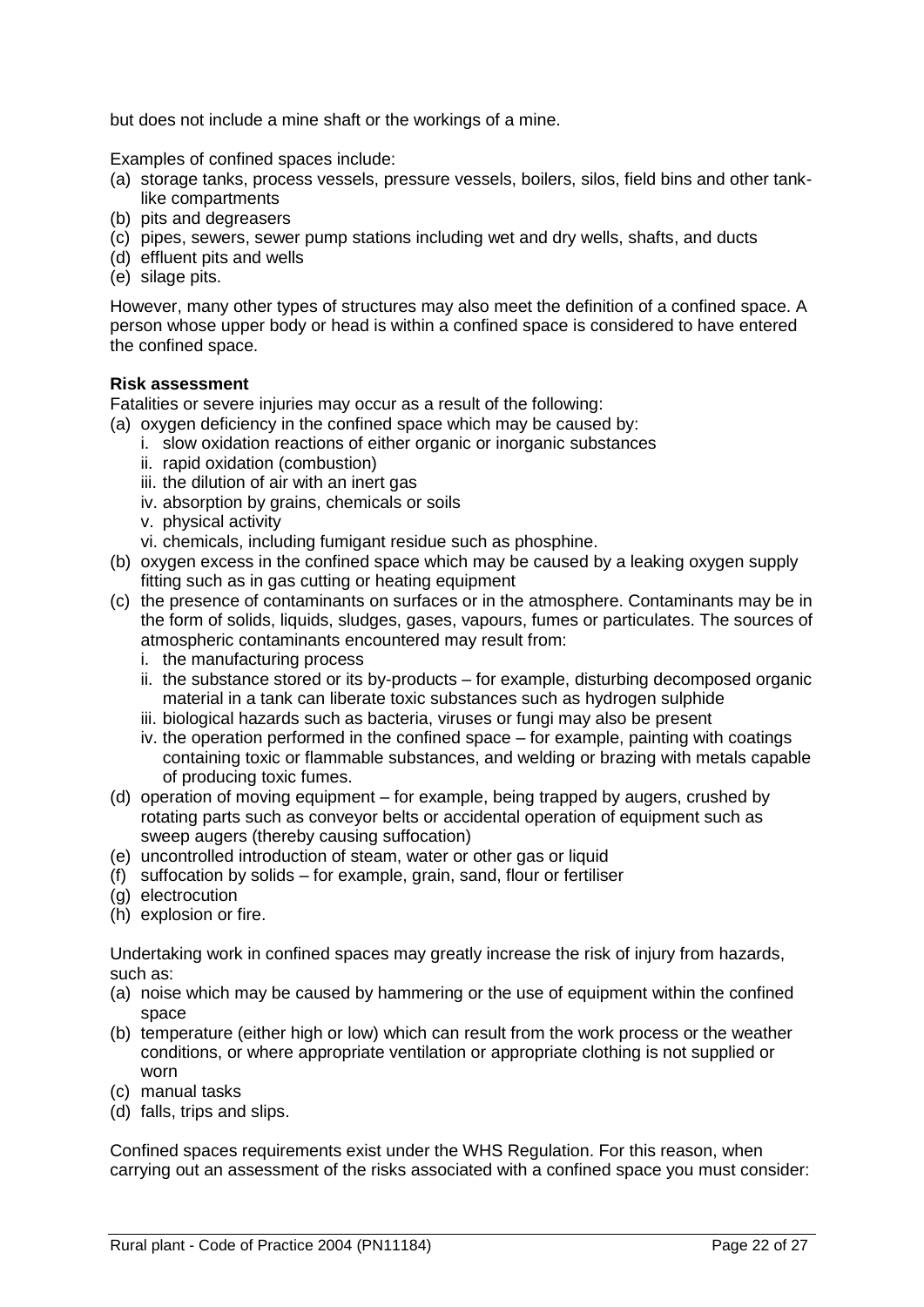- (a) all proposed operations and work procedures, particularly those that may cause a change in the conditions in the confined space
- (b) the soundness and security of the overall structure and the need for illumination and visibility
- (c) the identity and nature of the substances last contained in the confined space
- (d) the steps needed to bring the confined space to atmospheric pressure
- (e) all hazards which may be encountered for example, entrapment
- (f) the status of fitness and training of persons involved in confined space work
- (g) adequate instruction of those persons in any work procedure required, particularly those which are unusual or non-typical, including the use and limitations of any personal protective equipment and mechanical or other equipment to be used
- (h) the availability and adequacy of appropriate personal protective equipment, protective clothing and rescue equipment for all persons likely to enter the confined space
- (i) whether signs comply with *AS 1319- Safety signs for the occupational environment*, and indicate that entry is permitted only after signing the entry permit in a manner appropriate to the persons at the workplace
- (j) the need for additional protective measures, for example:
	- i. prohibition of hot work in adjacent areas
	- ii. prohibition of smoking and naked flames within the confined space and, where appropriate, the adjacent areas
	- iii. avoidance of contamination of breathing atmosphere from operations or sources outside the confined space, such as from the exhaust of an internal combustion engine
	- iv. prohibition of movement of equipment such as fork-lifts in adjacent areas
	- v. prohibition of spark generating equipment, clothing and footwear
- (k) whether cleaning in the confined space is necessary
- (l) whether hot work, such as welding, heating or cutting is necessary.

#### **Risk control**

Confined spaces regulations require that when controlling the risks associated with confined spaces, you must ensure:

- (a) atmospheric monitoring is conducted prior to and during the entry to the confined space
- (b) a stand-by person is present outside the confined space and is able to communicate with those inside the confined space
- (c) appropriate signs and protective barriers are erected to prevent entry of persons not involved in the work
- (d) the provision of suitable equipment for workers entering confined spaces should include, where necessary, the following:
	- i. personal protective equipment
	- ii. rescue equipment
	- iii. first-aid equipment, and
	- iv. fire suppression equipment.
- (e) suitable supplied-air respiratory protective device is worn where:
	- i. the results of the assessment or monitoring indicate that a safe atmosphere cannot be established or may not be maintained, or
	- ii. the nature of the work procedure within the confined space is likely to degrade or contaminate the atmosphere in the confined space, for example hot work, painting or removal of sludge.
- (f) suitable safety harnesses and safety lines or rescue lines are worn where:
	- i. there is a hazard of falling during ascent or descent,
		- or
- ii. rescue by a direct route, either vertical or horizontal is practicable.
- (g) precautions are taken to eliminate all sources of ignition where a flammable atmosphere is likely to exist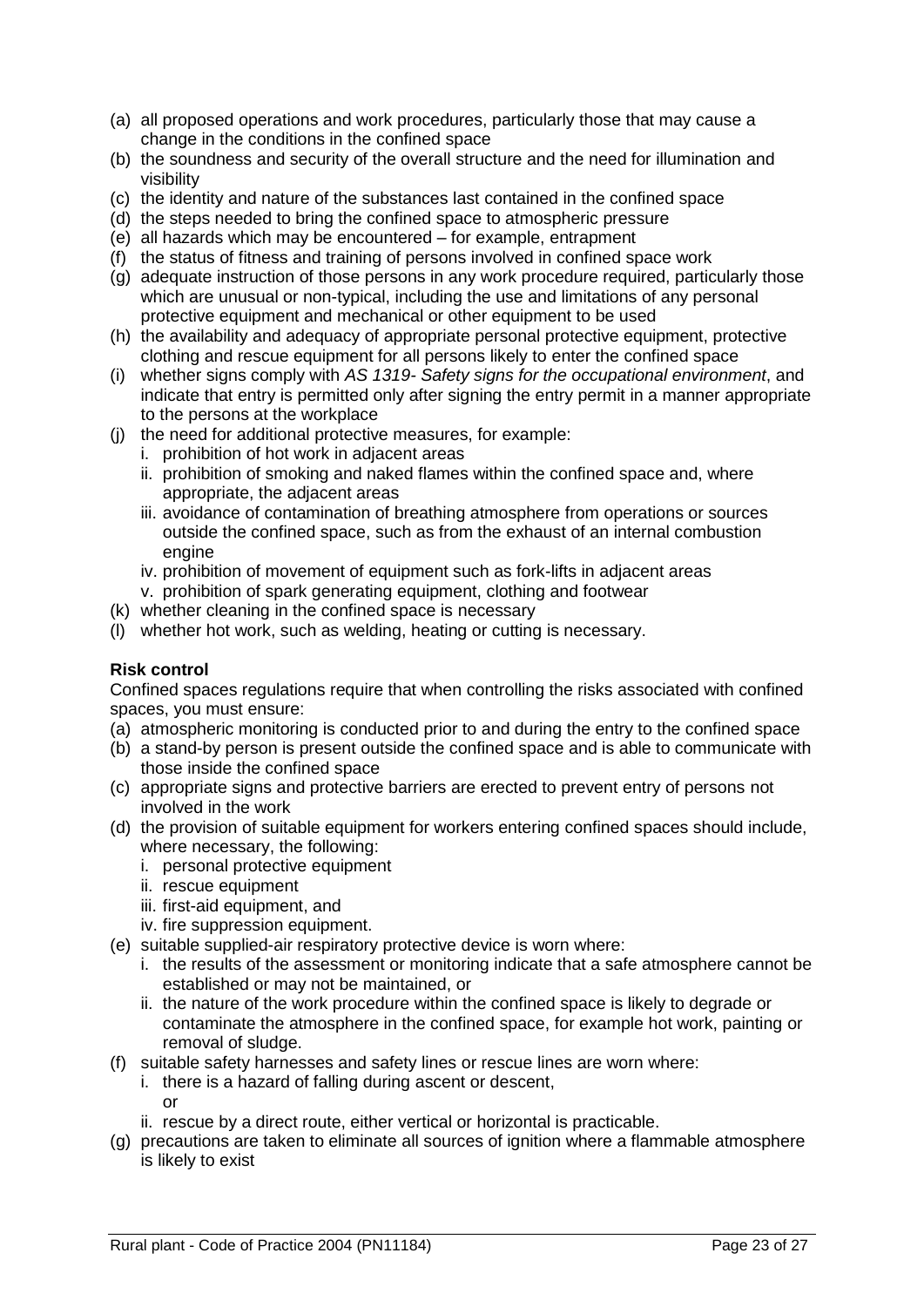- (h) no cylinder of compressed gas, other than those for self-contained breathing apparatus, is taken into the confined space
- (i) any portable ladder used is firmly secured to prevent movement.

### <span id="page-23-0"></span>8.9 Managing risks from working at heights

The WHS Regulation has provisions about managing the risks of a fall. These must be followed in relation to any work at height.

#### **Risk assessment**

Falls from height can occur when repairing, maintaining or just gaining access to plant and buildings at the workplace. Silos, windmills, towers, sheds/barns, mezzanine floors and other structures can all be a hazard to PCBUs, workers and others, if work is being performed at a height where a fall may result in injury or death.

Some of the hazards that should be assessed for risk are:

- height of work
- ground hazards (e.g. rocks)
- lack of quard rails or other edge protection
- pitch of roof
- surface material and condition (e.g. brittle asbestos-cement sheeting)
- weather conditions (e.g. high wind)
- complexity of task (e.g. use of power tools).

#### **Risk control**

PCBUs and other duty holders should ensure that each hazard that may result in a fall or cause death or injury if the person were to fall, is identified, assessed, and controlled.

To prevent the person falling, the following controls should be considered:

- edge protection
- a fall protection cover placed over an opening
- a travel restraint system.

If prevention is not practicable a worker's fall should be arrested by a method that does not pose any risk of injury or death when the fall is arrested. Examples of control measures to arrest a person's fall are:

- a fall-arrest harness system
- an industrial safety net.

#### **Ladders**

When using a ladder at a height where a fall may result in injury or death, the person using the ladder should have at least two hands and one foot, or two feet and one hand, on the ladder. The type of work that can be safely performed on a ladder is limited. Other methods of access such as scaffolding or an elevating work platform should be considered for involved tasks.

## <span id="page-23-1"></span>9. Training

The purpose of training is to ensure that people in rural workplaces have the appropriate skills and knowledge to operate and maintain plant in a manner that is safe and without risk to health. Provision of training to staff is an essential step towards meeting your duties under the WHS Act.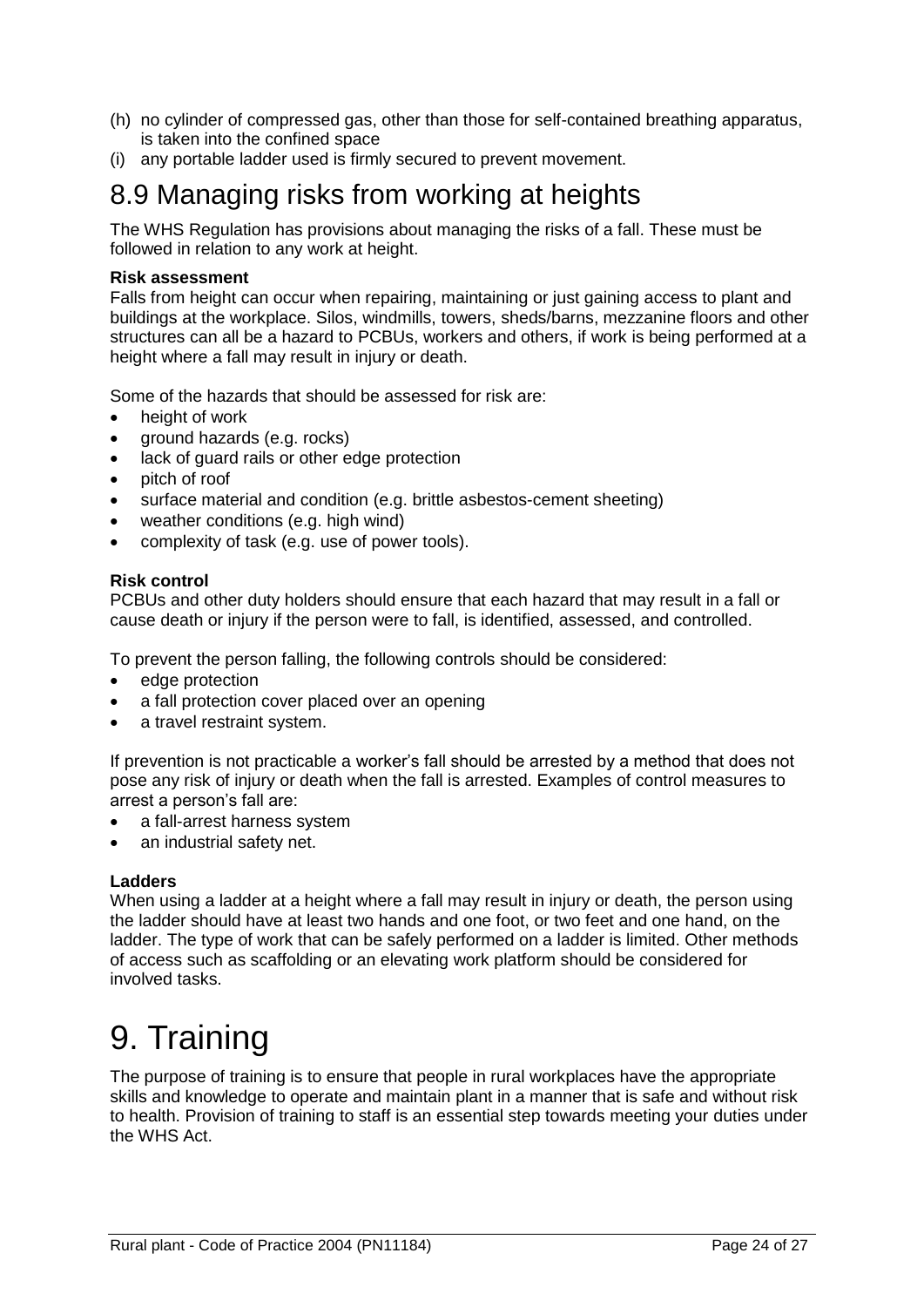### <span id="page-24-0"></span>9.1 Provision of training

You must ensure that any person (including yourself) who operates and/or maintains rural plant in a rural workplace receives training that enables them to operate and maintain rural plant safely. This includes:

- any person who operates, inspects or maintains plant
- workers who train others to use, inspect, audit or maintain plant
- people required to work in and around, or in close proximity to, rural plant.

Training may be carried out by:

- vou
- a person you may engage from outside the workplace
- a registered training provider (e.g. Farmsafe Queensland, TAFE Queensland).

In addition, High Risk Work licences are required for operation of certain items of plant, such as mobile cranes, forklifts and some elevated work platforms etc.

### <span id="page-24-1"></span>9.2 Training methods

Training should be appropriate to the plant to be operated and the type of work to be performed. In some cases, formal training will be appropriate, in others, on-the-job training may be more appropriate. For example, training for a worker on how to safely connect a slasher to the Power Take Off (PTO) on a tractor would be more appropriately performed through practical on-the-job training.

The special needs of workers should be taken into account in deciding on the structure, content and delivery of training. This should include literacy levels, work experience and specific skills required for the job.

If the literacy level is low, then spoken methods or highly graphic visual methods should be used. If a worker does not understand or speak English well enough to comprehend and gain competence through the proposed training method, training should be provided in a suitable language and method to suit the trainee.

Training should be practical and include a hands-on component where this is relevant. For example, training a worker on the use and fitting of personal hearing protectors where the employee's work involves the use of noisy rural plant.

### <span id="page-24-2"></span>9.3 Elements of a training program

The training program should cover:

- how to use and maintain rural plant
- any specific conditions and prohibitions on the use of plant
- any known residual risks, for example, those that cannot be eliminated or sufficiently reduced by design and against which guarding is not totally effective
- the control measures that should be used to reduce the risks associated with plant and the correct use of the controls, for example guards
- how to access the information on plant for a rural workplace, for example manufacturer's instructions
- instruction in the appropriate work method including the correct use of personal protective equipment (PPE)
- any inspection and maintenance program in place at the workplace
- any requirement for special tools that will be used in the use or maintenance of rural plant.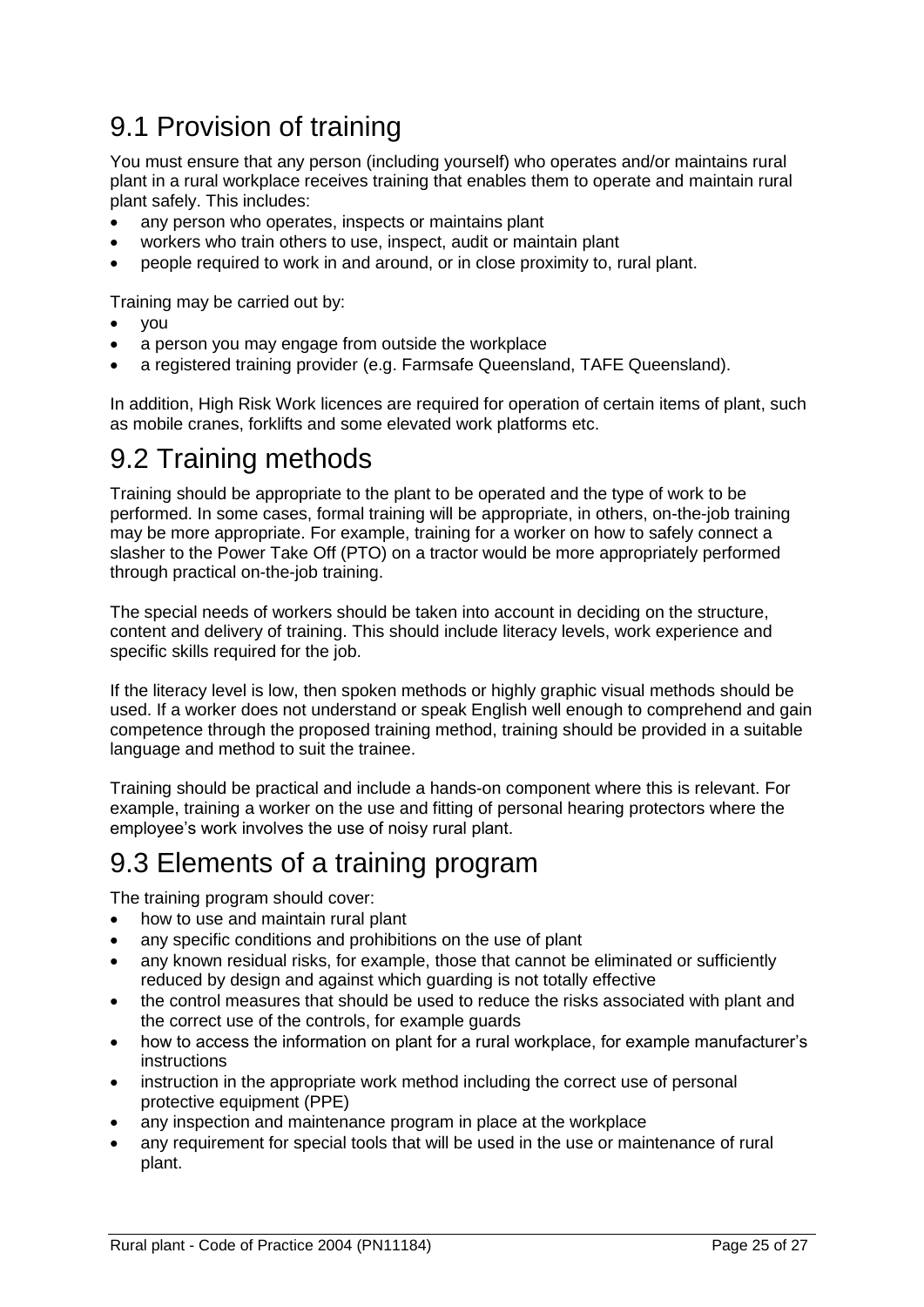A training program should also cover legislative requirements, such as:

- duties under the WHS Act
- relevant codes of practice.

The amount of detail required and extent of a training program will depend on:

- the hazards associated with the rural plant
- the degree of risk
- the complexity of the work procedures
- any controls, work practices and PPE required to minimise risks.

The training program should be developed following an assessment of likely risks. The development of all training programs should be in consultation with your workers and their representatives.

### <span id="page-25-0"></span>9.4 Assessment of competency

PCBUs should determine a worker's competency to operate an item of plant. This can be achieved by having the worker operate the plant under supervision and assessing the operator for knowledge and skill. This can be accomplished by setting and observing a specific task which can be assessed in conjunction with the demonstration of knowledge through answering questions about the plant, (e.g. safe working load).

### <span id="page-25-1"></span>9.5 Review of training

You should review the training program, including induction and refresher courses, at least once a year or:

- each time there is a change in:
	- (a) plant for rural workplaces
	- (b) any hazard information from the manufacturer
	- (c) a work practice
	- (d) a control measure.
- each time a worker is assigned to: (a)a new task not previously carried out (b)a work area for which the worker has not received training.

### <span id="page-25-2"></span>9.6 Training records

A training record is proof that you have satisfied your duties under the WHS Act to provide training. Training records provide an accurate statement of the training that each person has received at any particular time.

The training program record should include:

- the names of persons receiving training and date of attendance at any training program
- an outline of the course content
- the names of any person providing the training
- where applicable, a person's accreditation certificate number.